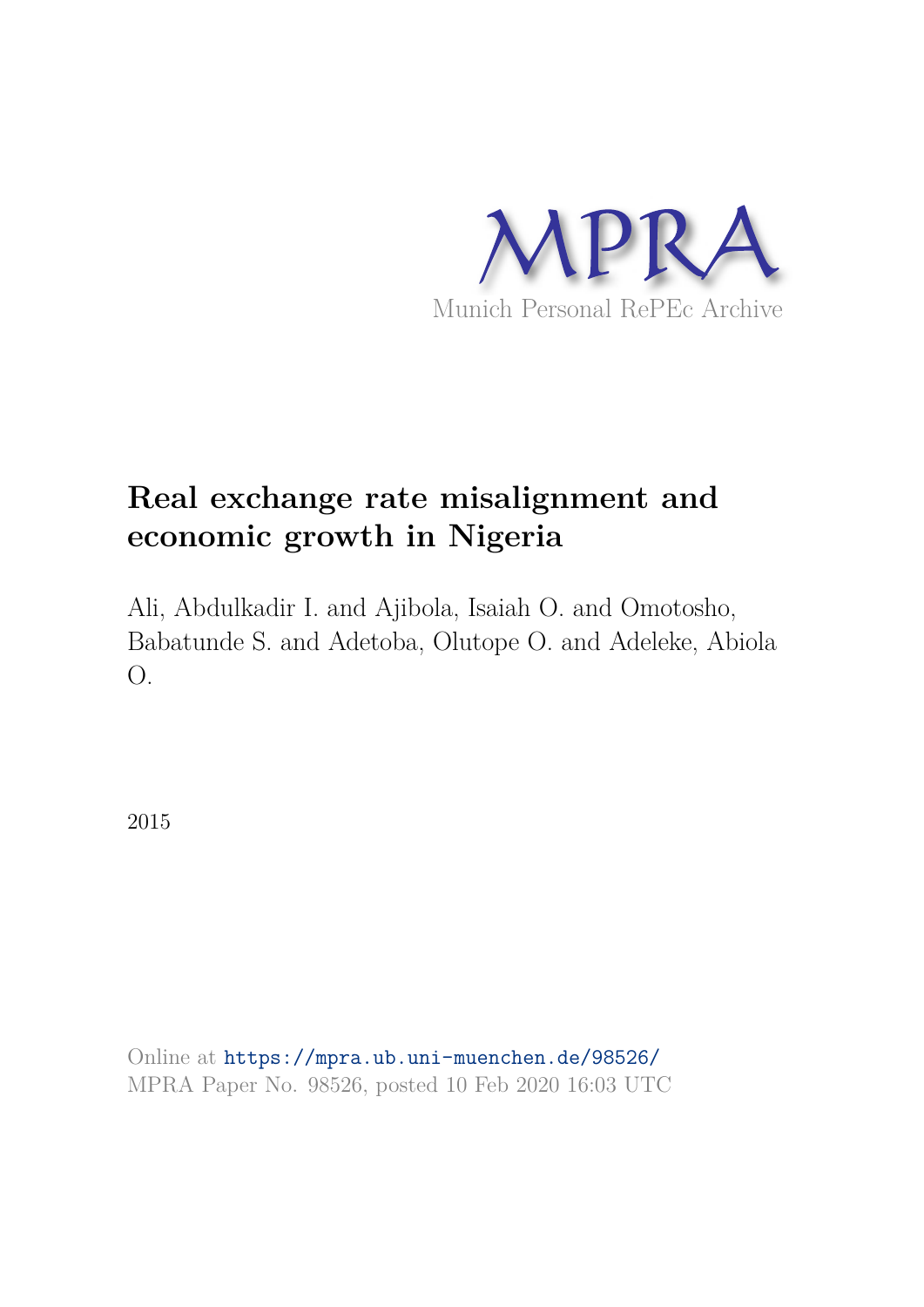## **Real Exchange Rate Misalignment and Economic Growth in Nigeria**

*Abdulkadir I. Ali, Isaac O. Ajibola, Babatunde S. Omotosho, Olutope O. Adetoba and Abiola O. Adeleke*<sup>1</sup>

*This paper investigates the impacts of Naira real exchange rate misalignment on Nigeria's economic growth using quarterly data spanning the period 2000- 2014. We derive estimates of Real Exchange Rate Misalignment (RERMIS) by computing deviations of the actual real exchange rate from a sustainable equilibrium path that is determined using the Behavioural Equilibrium Exchange Rate (BEER) approach of Edwards (1989). Our modelling approach accounts for the possible effects of endogeneity and structural breaks in the estimated relationships. In terms of the extent of RERMIS, results show that the naira was on the average overvalued by 0.17 per cent during the study period. The Gregory and Hansen procedure provides evidence of cointegration between output and its determinants with a structural break in 2003Q2. Furthermore, we found empirical support for a negative impact of RERMIS on economic growth. In view of these findings, the study recommends the continued use of market-based exchange rate arrangements as a way of ensuring that the naira real exchange rate follows its path of sustainable equilibrium. This would complement other government policies aimed at promoting economic growth in the country.* 

**Keywords:** Economic growth, real exchange rate, exchange rate misalignment, error correction model, cointegration, structural break **JEL Classification:** O11, O47, F31, E65, E59, C51

#### **1.0 Introduction**

Nigeria is a country in dire need of high and sustained economic growth that is capable of engendering rapid economic development and reducing poverty. Though the economy witnessed an average growth rate of about 6.5 per cent over the period  $2000 - 2013$  (CBN Statistical Bulletin, 2013), a lot more is required if the Millennium Development Goals (MDGs) are to be achieved. In recognition of the fact that domestic policies play an important role in explaining economic growth, a number of macroeconomic policies have been put in place by the Nigerian government to achieve her growth objectives.

<sup>1</sup> *Corresponding author: bsomotosho@gmail.com. The authors are staff of Statistics Department, Central Bank of Nigeria. The views expressed in this paper are those of the authors and do not necessarily represent the official views of the Bank.*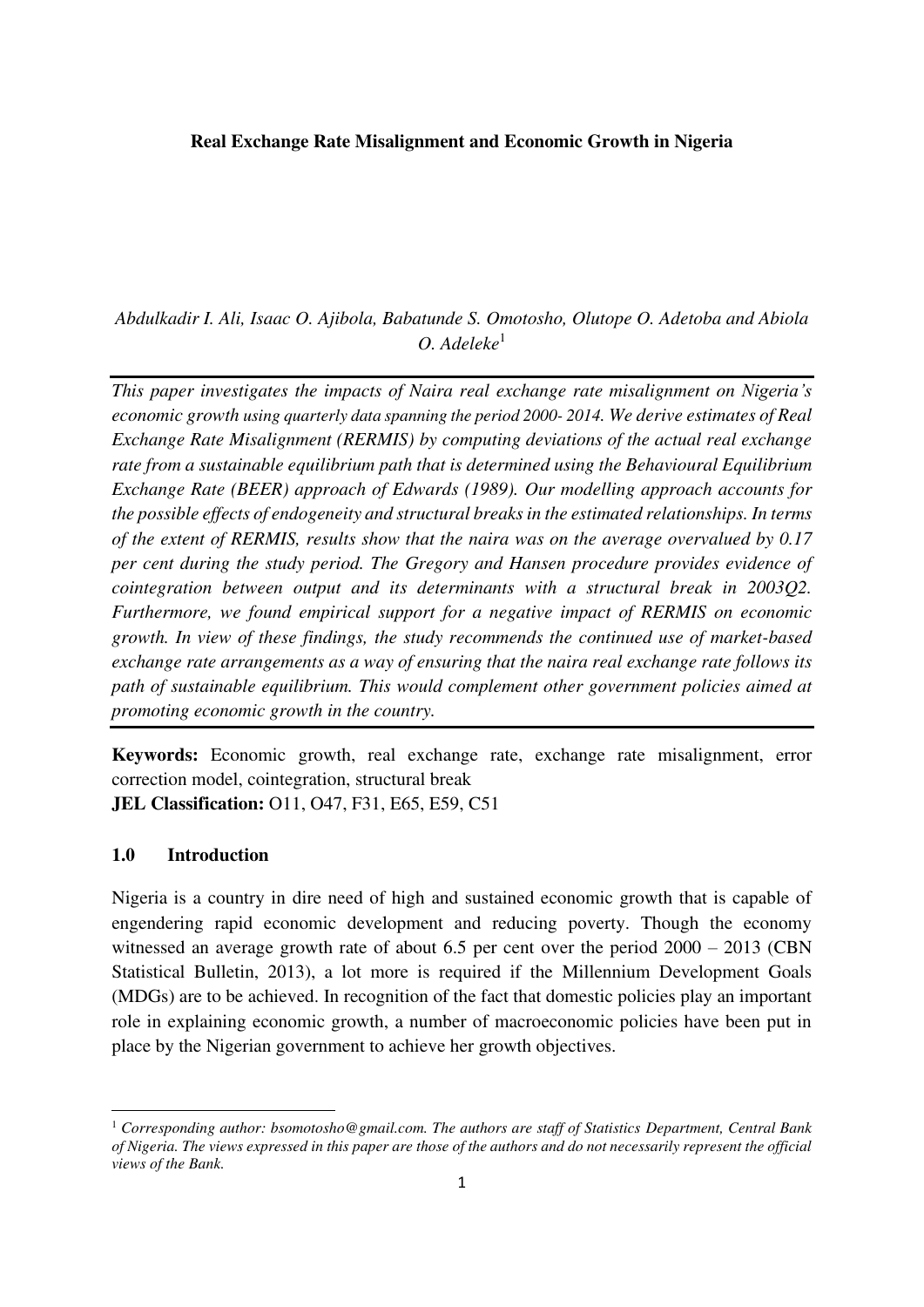One of such policies relate to the management of the naira exchange rate. This is based on the belief that economic policies influence price incentives through the real exchange rate and thus play a very important role in economic activities. The importance attached to exchange rate in an economy derives from both macroeconomic and microeconomic perspectives. For instance, the macroeconomic aspect concerns the issues of financial stability, as the exchange rate is used as an explicit and credible anchor for domestic price stability. Empirical findings suggesting a strong link between real exchange rate behavior and economic performance abound in Latin American, Asian and African countries. Domac and Shabsign (1999) argued that while stable real exchange rates led to the expansion of East Asian economies, their sustained misalignment stifled economic growth in African countries.

Exchange rate is a vital relative price in any economy and its effective management requires that policy makers have an idea of a crucial reference value called the Equilibrium Real Exchange Rate (ERER). This refers to an "ideal" real exchange rate, which prevails in the absence of price rigidities, frictions and other short run factors in an economy. The Behavioural Equilibrium Exchange Rate (BEER) approach expresses the equilibrium real exchange rate as a function of other macroeconomic fundamentals and defines Real Exchange rate Misalignment (RERMIS) as the deviations of the actual or observed real exchange rate from its equilibrium values<sup>2</sup>. In other words, the real exchange rate is said to be misaligned if it is not equal to the equilibrium exchange rate.

There are at least two possible channels through which RERMIS might affect economic growth. First, they could influence domestic and foreign investment (particularly, portfolio investments), thereby influencing the capital accumulation process. Second, a misaligned real exchange rate could affect the tradable sector and the competitiveness of the sector vis-à-vis the rest of the world (Razin and Collins, 1997). Thus, RERMIS creates serious distortions, which in turn impinge negatively on the different sectors of the economy. For instance, a misalignment in form of an overvaluation of domestic currency serves as a tax on prices of traded goods.

In view of the adverse consequences of RERMIS on economic growth, economic managers strive hard to achieve an appropriate value for the nominal exchange rate. In Nigeria, exchange rate policies over the years have been targeted at achieving a realistic, well aligned and growth propelling exchange rate for the naira. These ranged from a fixed exchange rate regime prior to 1986 to various forms of floating exchange rate system, following the liberalization of the foreign exchange market in 1986. To the best of our knowledge, only a few studies have been conducted to investigate the impact of real exchange rate on the Nigerian economy (Usman, 2007 and Anigbogu, *et al* 2014). However, these studies suffer two limitations; namely the failure to account for endogeneity and structural breaks in their modeling approach. In view of

**<sup>2</sup>** For the purpose of this study, Real Exchange Rate (RER) misalignment shall be referred to as the percentage deviation of a country's actual RER from the equilibrium real exchange rate, and we could have a situation of overvaluation or undervaluation.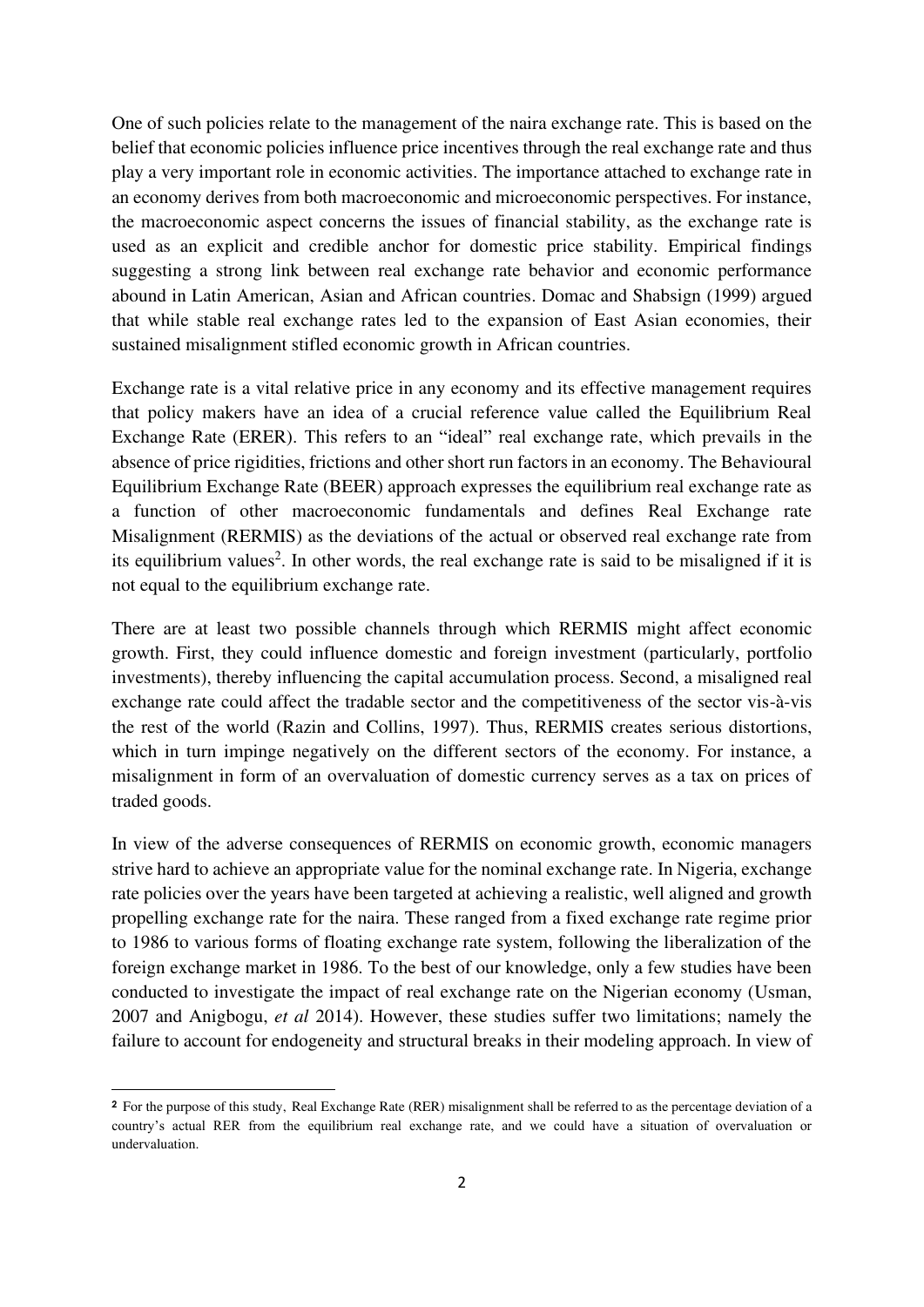the fact that policy and exogenous shocks are capable of introducing structural breaks in the relationship between economic variables, we argue that the failure of the previous works to account for structural breaks in their models is counter-intuitive. This paper intends to bridge this gap. Thus, the main objective of this study is to determine the impact of exchange rate misalignment on Nigeria's economic growth during 2000Q1 - 2014Q2 while accounting for the possible effects of structural breaks.

The study is structured into five sections. Following this introduction is section 2, which reviews some relevant conceptual and empirical issues documented in the literature. Section 3 deals with the analytical framework adopted for the empirical analysis. The empirical findings of the study are presented in section 4 while the last section concludes.

## **2.0 Literature Review**

## **2.1 Real Exchange Rate Misalignment**

Quite a number of studies have focused on determining the extent of currency misalignments in different countries. However, the starting point in those studies is the determination of an equilibrium exchange rate, after which deviations of the actual exchange rate from its equilibrium are taken as the extent of misalignment. Thus, the review of literature in this section focuses on both the determination of the equilibrium exchange rate as well as the derivation of the misalignment levels. Williamson (1997) and Edward (1994) defined the equilibrium real exchange rate as the real exchange rate that is compatible with simultaneous achievement of internal and external balance in the medium term. According to them, internal balance represents a situation in which the non-tradable goods market clears in the current period and is expected to be in equilibrium in the future. On the other hand, external balance implies a satisfactory balance of payments position and the maintenance of a level of external reserves that is consistent with macroeconomic stability. A popular approach for the determination of the equilibrium exchange rate is the BEER approach, which models the exchange rate as a function of carefully selected macroeconomic fundamentals.

Edwards (1994) developed a model using pooled data on a panel of 12 developing countries and showed how both nominal and real factors play a role in determining the RER in the short run, while only real factors influence the (steady state) "equilibrium exchange rate". He confirmed that inconsistent macroeconomic policies generate real exchange rate overvaluation. In another panel analysis of the equilibrium exchange rate for 93 countries, Razin and Collins (1997) considered fundamentals such as labor productivity (used as a determinant of domestic output supply), annual money growth in excess of output growth (used as an indicator of the overall stance of monetary policy and interpreted as an underlying determinant of domestic demand), terms of trade, annual long-term capital inflows as a share of GDP and finally, annual resource balance also as a share of GDP. They found that misalignments were most pronounced in Sub-Saharan Africa, South & Central Asia and Europe. It was also discovered that a 10.0 per cent overvaluation of a country's real exchange rate is associated with a decline in real per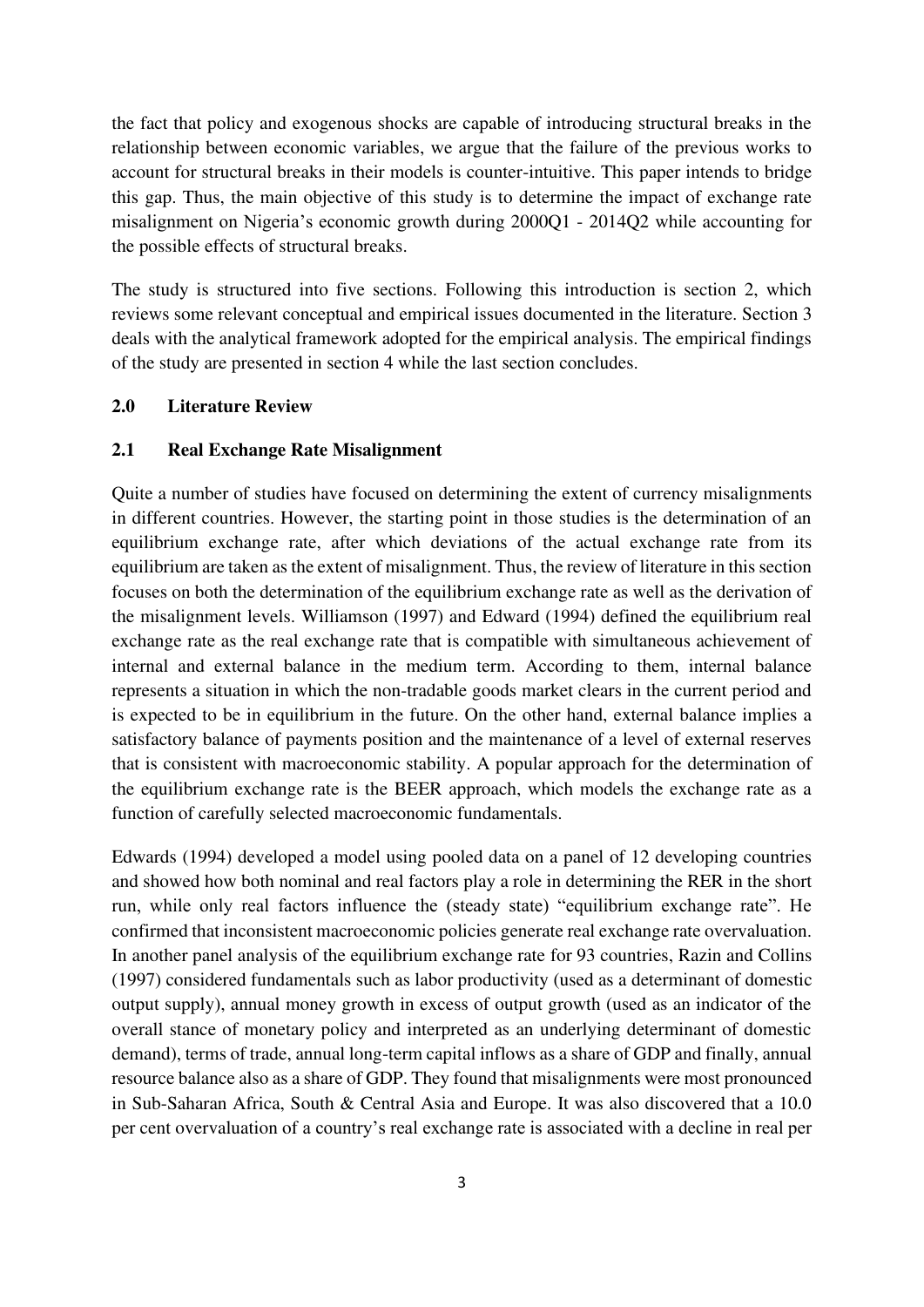capita output of 0.6 percentage points while moderate undervaluation appear to be associated with rapid economic growth.

Lim (2000) found the level of foreign debt and the cumulative sum of real interest rate differentials as the two significant fundamental variables determining Thailand's currency. He adopted the error correction model in his empirical analysis and found that the estimated long run equilibrium real exchange rate of the Thai baht tracked the actual real exchange rate quite well. Montiel (1997) had a similar conclusion when he empirically tested whether the behavior of the real exchange rate between 1960-1994 in Thailand, Indonesia, Malaysia, Philippines and Singapore was or was not an equilibrium phenomenon. He employed a sequence of time-series testing, viz. the Unit Root test and the Johansen co-integrating test and failed to find any significant and persistent misalignments during the period of late 1980s and early 1990s in those economies. However, Omerbegovic (2006) found that Malaysia's real exchange rate was overvalued by 11.5 per cent at the end of 1996.

Rajan et al. (2000) while investigating misalignment of the Baht and the crisis in Thailand highlighted productivity (proxied by GDP per capita) as a major fundamental influencing the equilibrium real exchange rate in any economy. Using quarterly data spanning 1988-1999, they applied the standard Johansen cointegration test to the natural real exchange rate model developed by Stein (1994) and identified persistent and significant misalignments (overvaluation) of the Thai baht against the Japanese yen. In addition, the results of the unrestricted vector autoregressive (VAR) impulse response and variance decomposition clearly underscored the contribution of the misalignment to the trade imbalances in Thailand, particularly during the late 1980s until the mid-1990s.

Kemme and Teng (2002) while studying the dynamics of real exchange rate in Poland used the purchasing power parity measure and confirmed that the Zloty (the Polish currency) exhibited serious and persistent overvaluation from December 1990 to May 1999. The observed overvaluation was negatively correlated with real export growth. In a study of real exchange rate behavior in Bosnia and Herzegovina between 2002 and 2005, Omerbegovic (2006) confirmed the existence of real exchange rate misalignment which stood at about 6 per cent in July 2005. He further explained that since RER is the single most important transmission mechanism that adjusts on the way towards achievement of equilibrium of goods and labor markets (termed as internal equilibrium) and external equilibrium (sustainable current account balances) the prolonged situation of RER misalignment in those countries resulted in misallocation of resources and real economic costs.

Terra and Valladares (2010) investigated episodes of real exchange rate appreciations and depreciations for a sample of 85 countries from 1960 to 1998 and used a Markov Switching Model to characterize real exchange rate misalignment series. They failed to find evidence of misalignment in some countries while in some other countries, there is no RER misalignment in one of the regimes and there is misalignment in the other state. For the countries with two misalignment regimes, the appreciated regime has higher persistence than the depreciated one.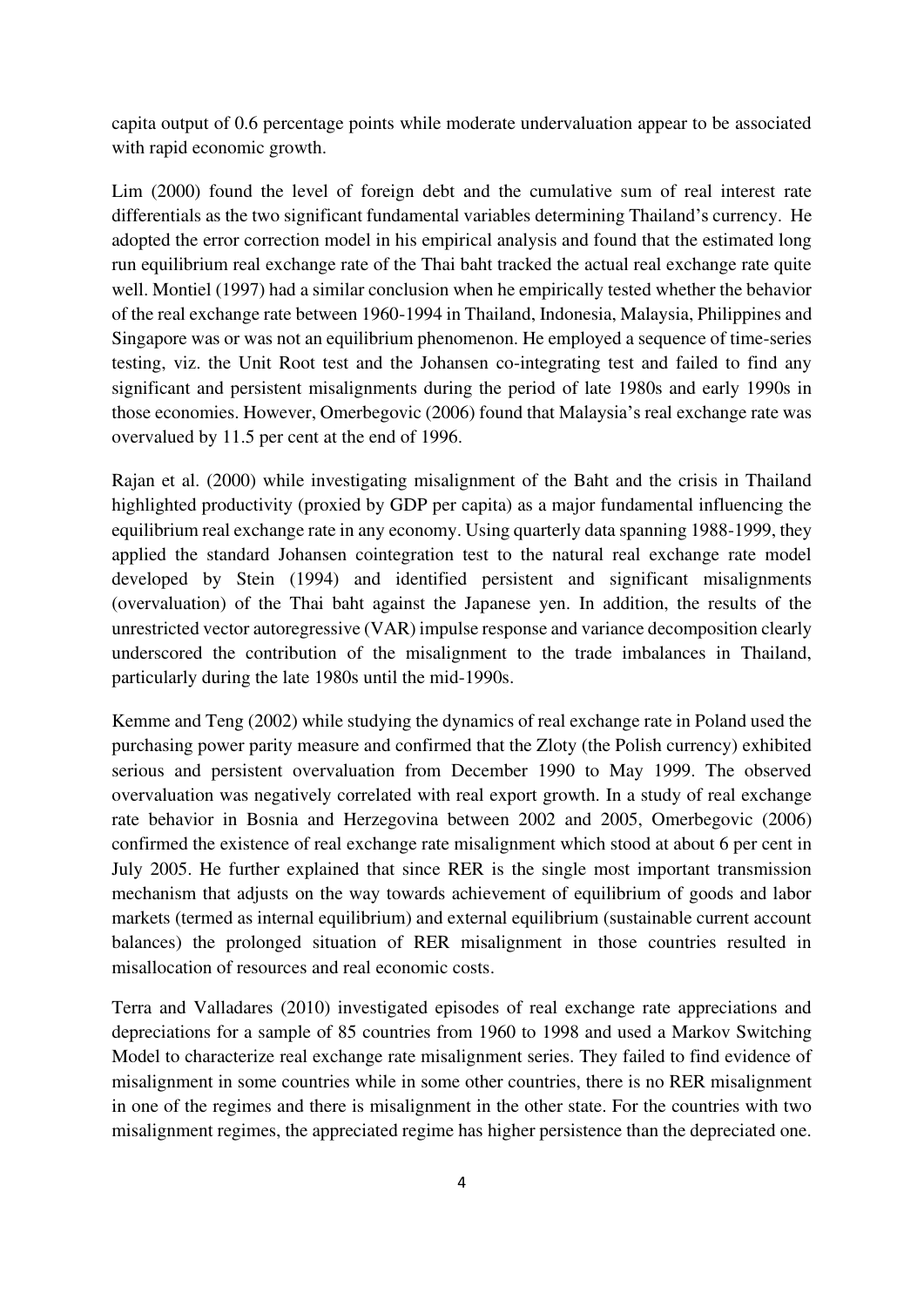Agu (2002) adopted a single equation procedure to estimate the time path of the naira equilibrium exchange rate between 1970 and 1998 using fundamentals such as trade policy, terms of trade, government consumption expenditure, capital flows, and debt to GDP ratio. His estimates were compared with the observed real exchange rate that prevailed during the same period and it was discovered that real exchange rate misalignment in Nigeria was irregular but persistent. The naira was found to be overvalued by an average of about 1.4 per cent during the period. He confirmed that real exchange rate misalignment and its volatility affects both the trade balance and the capital account.

Another strand of empirical works on real exchange rate determination in Nigeria relates to the assessment of the value of the naira vis-à-vis its Purchasing Power Parity (PPP) equilibrium level. For instance, using the PPP approach, Obaseki (1998) showed that the naira was overvalued by about 4.7 per cent during 1995 – 1998. However, Ononugbo (2005) investigated the long run cointegration between naira exchange rate and relative price levels in Nigeria and USA, while accounting for exchange rate regime change. He used the error correction model within the PPP framework and found that the nominal exchange rate during 1970 to 2003 followed the long run path suggested by the PPP. However, his results showed that the naira nominal exchange rate was overvalued by 9.48 per cent in 2003.

Suleiman and Muhammad (2011) applied the Johansen cointegration and vector error correction methodology on annual data for Nigeria to explain real exchange rate movements in Nigeria. They found that oil price impacted positively on the exchange rate while productivity differential impacted negatively during 1980 and 2010. Nwude (2012) included factors such as the gross domestic product, balance of payments, reserves, consumer price index, deposit rate and lending rate into his exchange rate model. Using annual data from 1960 to 2011, he applied the OLS method and found that there is no statistically significant relationship between the dependent variable and the RHS variables. He did not account for the time series properties of the data in his modelling approach.

Aliyu (2011) applied the Johansen's cointegration approach and vector error correction model to investigate RER misalignment in Nigeria. He adopted the behavioural equilibrium exchange rate approach and included variables such as terms of trade, crude oil volatility, monetary policy performance and government fiscal stance in his model. His study showed that the naira was overvalued by about 5.9 per cent in 2005Q4, prior to the introduction of WDAS in 2006Q1. In a similar but more recent work, Omotosho and Wambai (2012) found an exchange rate misalignment of 0.29 per cent for the naira during the period 2000-2011 and argued that the RER appreciation of 2002-2008 and depreciation of 2009 were consistent with the long run equilibrium trend.

The only paper found in the literature that accounted for endogenously determined structural breaks in the examination of the concept of naira real exchange rate determination in Nigeria was Omotosho (2012). He identified three endogenous break dates during his study period of 2000-2011. His results also showed that failure to account for structural breaks leads to an underestimation of the misalignment level. He simulated the impact of exchange rate policy in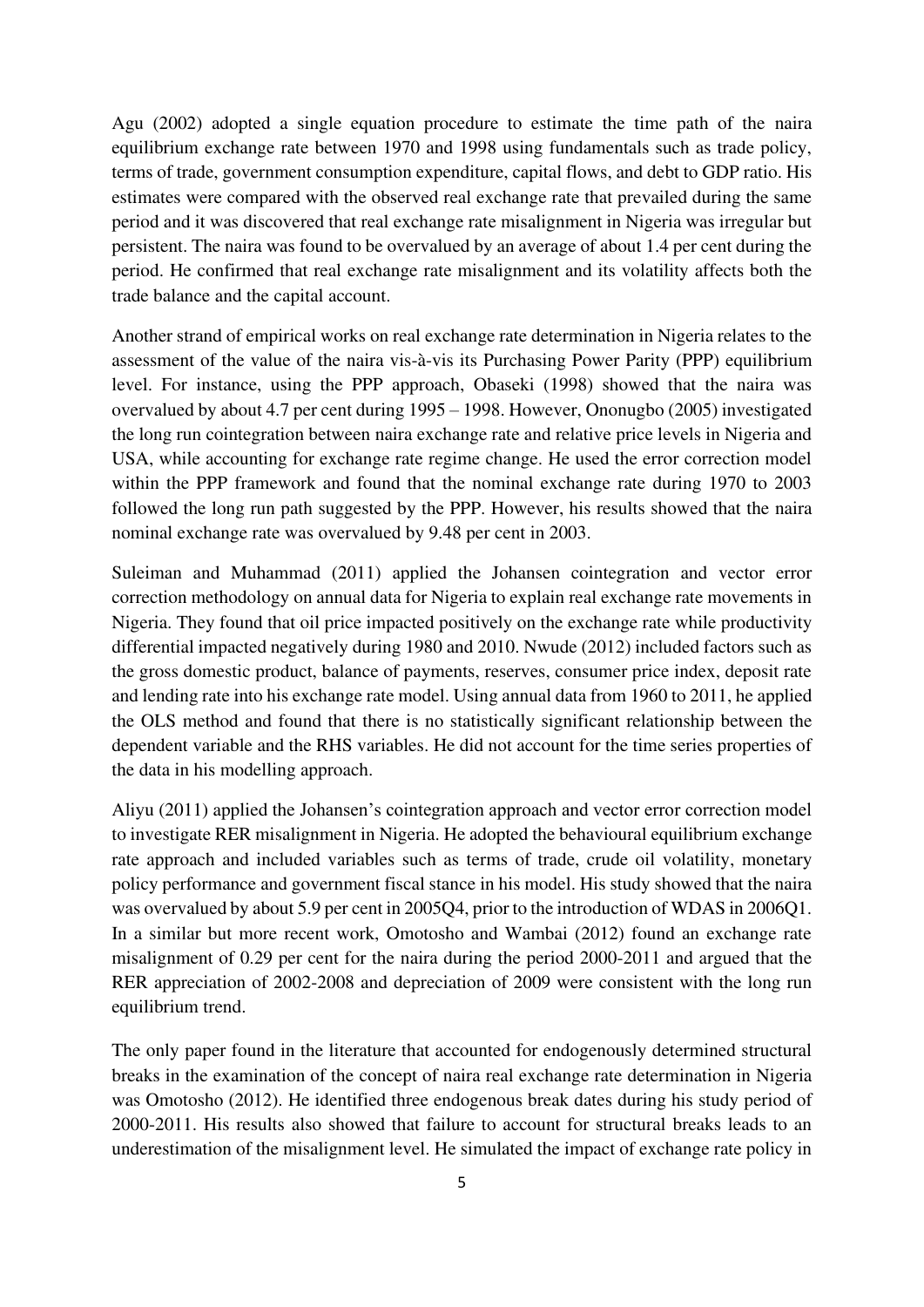and found that the nominal exchange rate (an indicator of exchange rate policy) was crucial in steering the RER towards its long run equilibrium path.

# **2.2 Exchange Rate Misalignment and Economic Growth**

The past decade has seen an increase in focus on exchange rate policy, and the effects of real exchange rate misalignment on economic performance (Ikoba et al, 1996). This emphasis was evident in discussions about the causes of the debt crisis in Latin America, in which real exchange rate overvaluation was blamed for current account deficits and capital flight. The concern about real exchange rate misalignment has also featured in current debates about the causes of agricultural decline in sub-Saharan Africa. In all of these, real exchange rate misalignment and the associated balance of payments problems were attributed to policy mistakes, especially in the developing countries.

Extant literature is replete with works, which have found correlations between exchange rate misalignment and growth in most developing countries since the 1970s. For instance, Naja (1998) argued that real exchange rate overvaluation is one of the most important factors responsible for weak economic performance globally. Abdelbaky (2003) argued that exchange rate overvaluation hurts exports of developing countries while Edwards (1994) also noted that real exchange rate misalignment promotes speculation and usually generates massive capital flight out of the economy. On the other hand, other works have found positive correlations between growth and undervalued currencies and such positive impacts are measured in terms of enhanced exports and the resultant accretion to external reserves.

In their study on the effect of real exchange rate misalignment on the collective economic growth of Egypt, Jordan, Morocco and Tunisia, Domac and Shabsigh (1999) constructed three measures of exchange rate misalignment based on Purchasing Power Parity (PPP), black market exchange rate and a structured model. It was found that real exchange rate misalignment adversely affects economic growth, using the three measures of misalignment. He further noted that the real exchange rate misalignment recorded by the countries stemmed from their inappropriate exchange rate policies.

Moosa (2000) examined the extent, possible causes and consequences of misalignment in intra-Arab exchange rates and found that misalignments in the bilateral exchange rates of six Arab countries namely, Bahrain, Egypt, Jordan, Kuwait, Morocco and Tunisia were extensive (some being misaligned by more than 100 per cent) and, in most cases, has no tendency to disappear even in the long run. It was also noted that misalignment adversely affects international trade by distorting comparative advantages. He attributed misalignment to the nominal exchange rate arrangements practiced in those countries.

Mcpherson (2000) noted that an overvalued real exchange rate represents a persistent misalignment of prices between a particular country and the rest of the world. Such misalignment has an impact on the pattern and level of production, the allocation and level of expenditure, the distribution and level of factor payments, the composition and size of trade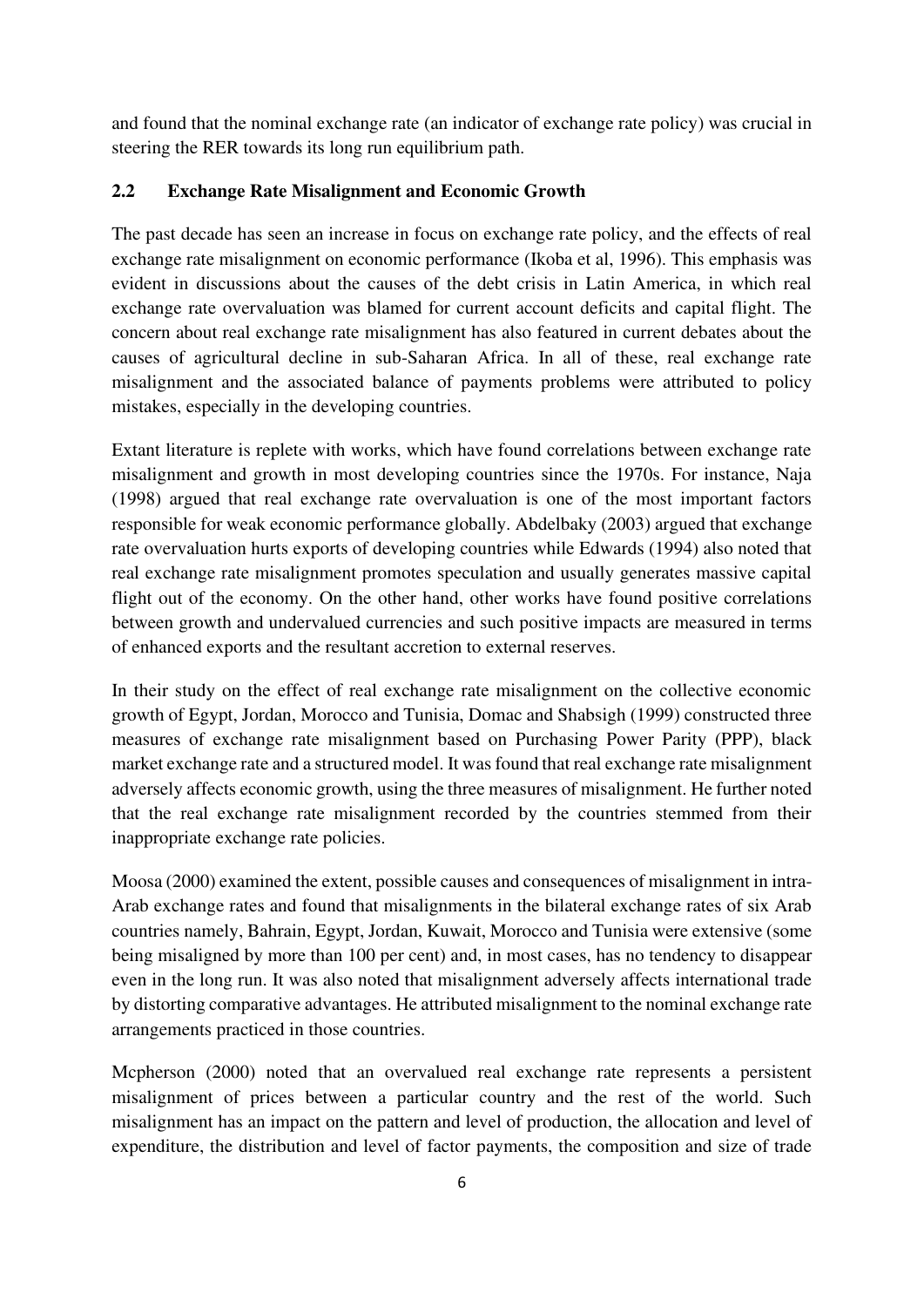flows, the levels of international reserves and external debt and the emergence of parallel foreign exchange market, currency substitution and capital flight. Persistent real overvaluation erodes business and consumer confidence which in turn affects the rate of savings and investment.

Abdelbaky (2003) noted that persistent misalignment of real exchange rate can impose severe losses of welfare and efficiency. He further observed that misalignments are usually accompanied by the imposition of restriction of exchange and trade controls to slow down the drainage of foreign exchange reserves that occurs when the real exchange rate is overvalued. Exchange and trade controls introduce large inefficiency costs and encourage the creation of strong lobbies that compete for the rents generated by protective measures.

Gala (2007) investigated the relationship between growth and real exchange rate misalignment (measured based on deviations from purchasing power parity) using panel data for a group of 58 developing countries. In line with other works in the literature, his results suggested a negative relationship between growth and overvaluations during his estimation period of 1960 to 1999.

Sallenave (2009) studied the growth effects of real effective exchange rate misalignments for the G20 countries over the period 1980-2006. He adopted the behavioural equilibrium exchange rate (BEER) approach to estimate real effective equilibrium exchange rates for the countries and thereafter computed the misalignment levels. His results showed that misalignments are more pronounced in the case of emerging countries than in industrialized ones. Based on the dynamic panel growth model estimated, he found that misalignments have negative effect on economic growth in the countries.

Obadan (1994) also argues that an overvalued exchange rate artificially raises the standard of living above the level of productivity. Such artificial standard of living is often financed by depleting foreign exchange reserves or incurring external debt. He argued that though an overvalued exchange rate may be popular politically, the financing of the ensuing deficits is very expensive. In a study on Nigeria, Soludo and Adenikinju (1997) applied the co-integration error correction methodology to the determination of the equilibrium real exchange rate in Nigeria and thereafter calculated the misalignment values. They found that misalignment series have significant negative impact on the country's manufacturing investment.

Usman (2007) also adopted the cointegration and error correction methodology to examine the relationship between real exchange rate misalignment and macroeconomic performance in Nigeria using annual data for the period 1970-2007. He found that real exchange rate misalignment was responsible for the country's dependence on imports in the 1970s and 1980s. In a similar but more recent study, Anigbogu *et al* (2014) investigated the impact of real exchange rate misalignment on Nigeria's agricultural sector using the single regression ordinary least squares approach. They also found that real exchange rate misalignment as well as its volatility impact on growth negatively.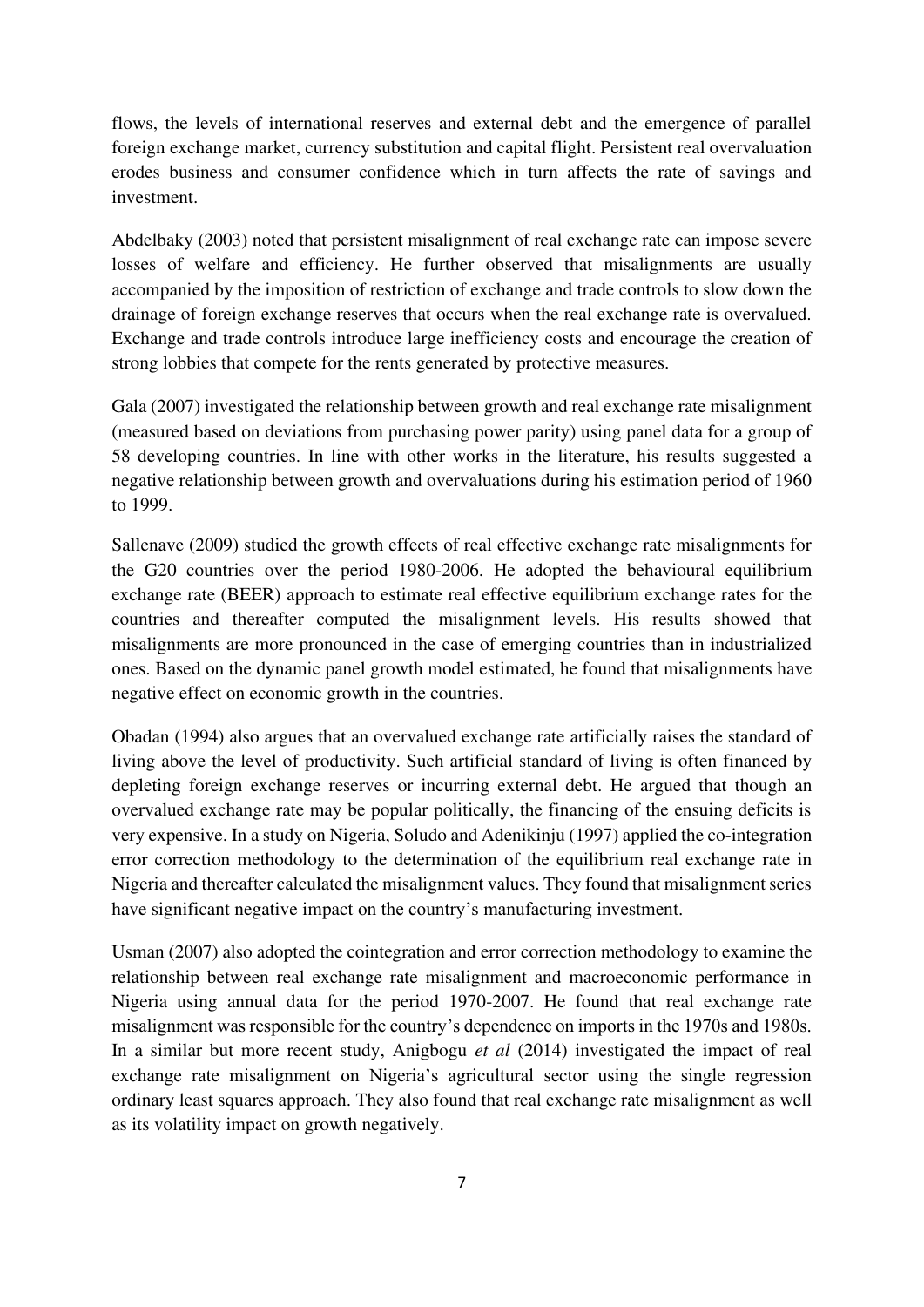An evaluation of the works reviewed above revealed that empirical work on the relationship between real exchange rate misalignment and economic growth is still sparse in Nigeria, while the few ones found failed to account for the effects of structural breaks in their modeling approach. This study seeks to address this gap by contributing to the debate on the impact of real exchange rate misalignment on economic growth in Nigeria using the Gregory and Hansen (1996) approach to cointegration.

# **2.3 Exchange Rate Policies and Trend in Nigeria<sup>3</sup>**

Exchange rate policies in Nigeria have been targeted at avoiding substantial misalignments and achieving a realistic naira exchange rate that is capable of addressing the basic problems of the country's external sector. These ranged from a fixed exchange rate regime prior to 1986 to various forms of floating exchange rate system, following the liberalization of the foreign exchange market in 1986 (Table 1).

| <b>Exchange Rate Regime/Method of Exchange Rate Determination</b>   | Date                  |
|---------------------------------------------------------------------|-----------------------|
| Fixed (Pegged to British pound sterling/US Dollars)                 | 1960 - 1972           |
| Managed float                                                       | 1973 - 1978           |
| Basket of currencies approach                                       | 1978                  |
| Dual exchange rate system (Introduction of Second Tier FEM)         | September 1986        |
| Dutch Auction System (DAS) of bidding                               | April 1987            |
| Single enlarged Foreign Exhange Market with various pricing methods | <b>July 1987</b>      |
| Creation of Interbank Foreign Exchange Market (IFEM)                | January 1989          |
| Pegged exchange rate system                                         | 1994                  |
| Autonomous Foreign Exchange Market (AFEM)                           | 1995                  |
| Reintroduction of IFEM                                              | October 1999          |
| Retail Dutch Auction System (rDAS) of foreign exchange management   | <b>July 2002</b>      |
| Wholesale Dutch Auction System (wDAS)                               | Feb-06                |
| Retail Dutch Auction System (rDAS) of foreign exchange management   | October 2 - 31, 2013  |
| Interbank Foreign Exchange Market (Closure of Official Window)      | February 2015 to Date |

| Table 1: Exchange Rate Regimes/Policy in Nigeria (1960 – 2015) |  |  |
|----------------------------------------------------------------|--|--|
|                                                                |  |  |

For instance, the naira exchange rate (at N0.7143/\$US) was adjusted in relation to the British pound with a one-to-one relationship between 1960 and 1967 while another fixed parity was maintained with the US dollar between 1967 and 1974, following the devaluation of the pound sterling in 1967. Between 1974 and 1976, the naira exchange rate was pegged to either the U.S. dollar or the British pound sterling; depending on which of the two currencies was stronger in the foreign exchange market. Being conscious of the possibility of overvaluation, the government embarked on an unsystematic devaluation of the naira towards the end of 1976, with a view to realigning its value. Thus, the value of the naira was pegged to a basket of seven currencies of Nigeria's major trading partner countries.

Towards the end of 1985, the naira exchange rate was allowed to be determined by market forces in line with the requirements of the Structural Adjustment Programme (SAP)<sup>4</sup> of 1986.

<sup>&</sup>lt;sup>3</sup> This section was extracted from an earlier paper by Omotosho (2012) with few modifications

<sup>&</sup>lt;sup>4</sup> Nigeria's exchange rate regime since SAP could be strictly referred to as a managed float system.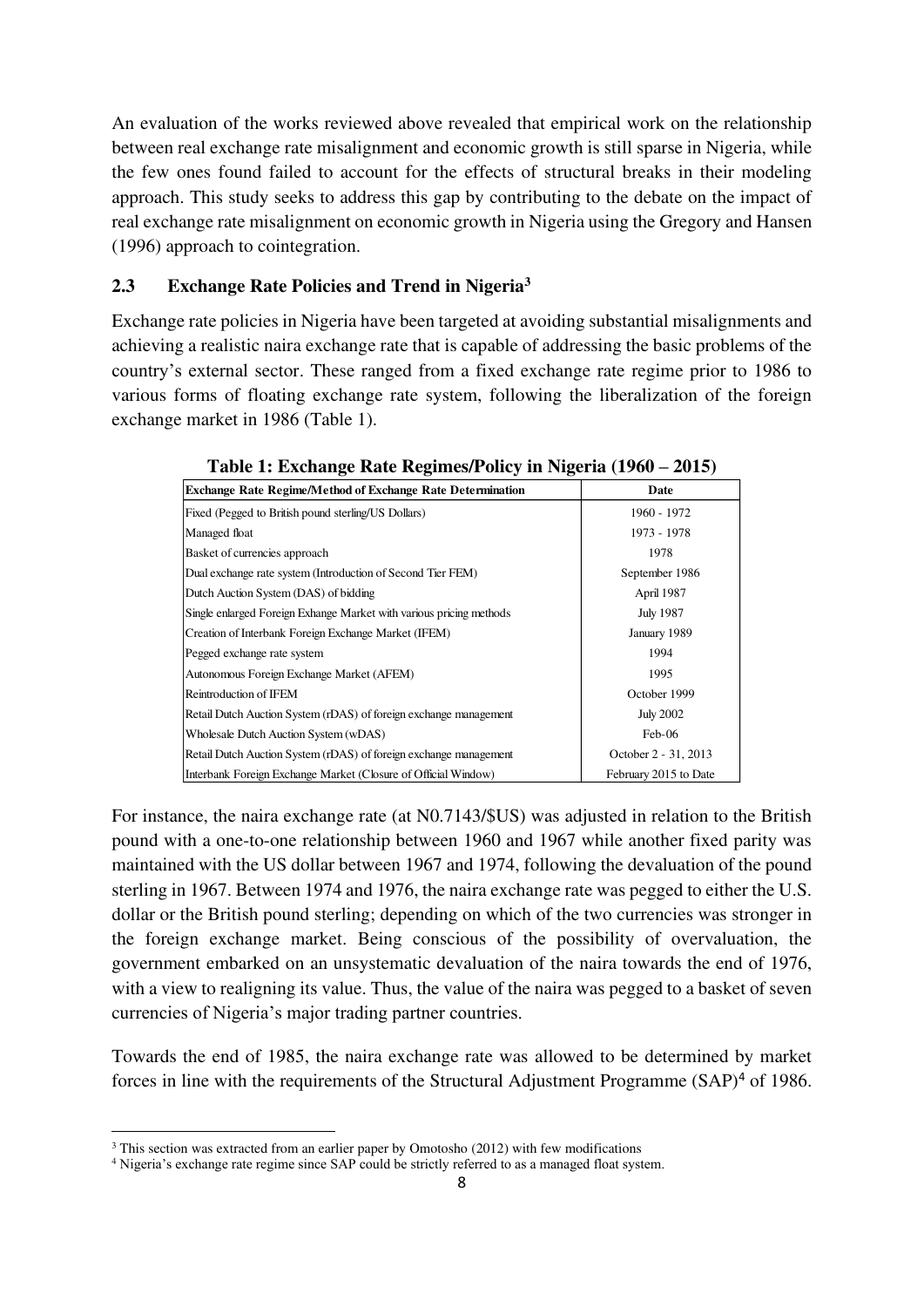In September 1986, the Second-tier Foreign Exchange Market (SFEM) was introduced as a market-driven mechanism for foreign exchange allocation, while the first and the second tier markets were merged in July 1987. During this period, various pricing methods such as marginal, weighted average, and Dutch Auction System were adopted. The average annual official exchange rate, which was N2.0 per US dollar in 1986 depreciated rapidly to N4.0 per US\$ and N9.9 per US\$ in 1987 and 1991, respectively. The naira further depreciated to N17.3 per US\$ and N22.1 per US\$ in 1992 and 1993, respectively (Figure 2).

There was a policy reversal in 1994 when the naira exchange rate was again pegged. This policy led to an appreciation of the exchange rate to N21.9 per dollar. However, another era of liberalization in the foreign exchange market began in 1995 when the Autonomous Foreign Exchange Market (AFEM) was introduced. Two exchange rates prevailed in the country during this era. The fixed exchange rate of N21.9 per dollar was applied to official transactions on debt service payments and national priority projects while the market determined AFEM rates were used for other transactions. This encouraged round tripping and other sharp practices associated with a subsidized official rate existing side by side a market determined AFEM rate. This made the monetary authority to abolish the fixed exchange rate system at the official segment of the market in 1999 and the AFEM rate remained the only recognized exchange rate.

The Inter-bank Foreign Exchange Market (IFEM) was introduced on October 25, 1999 to deepen the foreign exchange market but was abolished in July 2002 following the reintroduction of Retail Dutch Auction System (RDAS). From N92.7 per dollar in 1999, the naira depreciated to N121.0, N129.4, N133.50 and N132.15 per US dollar in 2002, 2003, 2004 and 2005, respectively.



**Figure 1: Time Series Plot of Annual Naira/Dollar Exchange Rate (1960 - 2014)** 

The Wholesale Dutch Auction System (WDAS) was introduced on the 20<sup>th</sup> of February, 2006 to further liberalize the foreign exchange market, reduce the dependence of authorized dealers on CBN for foreign exchange and achieve convergence in exchange rates. This led to an appreciation of the exchange rate from its level of N132.15/US\$ in 2005 to N128.65/US\$,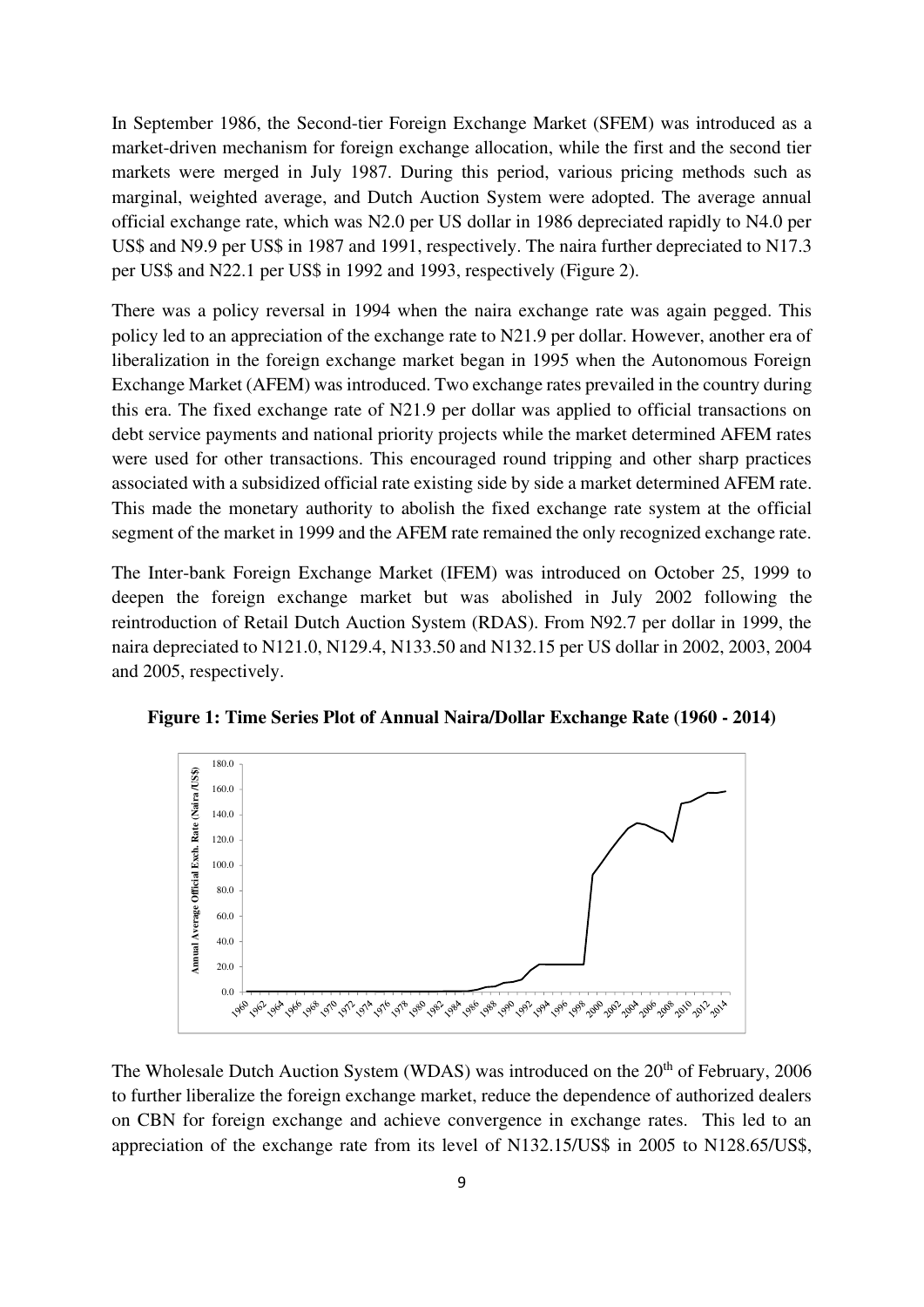N125.83/US\$ and N118.57/US\$ in 2006, 2007 and 2008, respectively. Following the impacts of the global financial crisis on the economy, depreciation pressures mounted on the naira as its exchange rate moved to N148.91/US\$, N150.30/US\$ and N153.90/US\$ in 2009, 2010 and 2011, respectively. However, the CBN reintroduced the RDAS on October 2, 2013 owing to the need to engender discipline amongst market participants while the official window of the foreign exchange market was closed on February 18, 2015 in order to curb round tripping and speculative trading. The policy implies that requests for foreign exchange would be directed to the interbank market while the CBN would continue to intervene for legitimate demand.

# **3.0 Data, Econometric Models and Estimation Procedure**

The models and data used to investigate the extent of misalignment as well as its impact on output growth are discussed in this section. Basically, we employed a co-integration and error correction methodology that accommodates structural breaks and possible endogeneity in both the real exchange rate model and the growth regression.

# **3.1 Data**

For the real exchange rate model, seven variables were used. These include the log of real exchange rate (LRER), log of total government expenditure (LTGE), log of productivity (LPRO), log of nominal exchange rate (LNER), interest rate differential (IRD), log of foreign direct investment (LFDI), log of degree of openness of the economy (LDOO) and log of terms of trade (LTOT). On the other hand, six variables were included in the growth model, namely: growth in real gross domestic product (RGDPG), government expenditure growth (GEXPG), log of nominal exchange rate (LNER), log of real gross capital formation (LRGFC), prime lending rate (PLR), credit to private sector (CPS) and the computed real exchange rate misalignment (RERMIS). Apart from the RERMIS, which was computed, data on the remaining variables were sourced from the CBN Statistical Bulletin, the statistics portal of the CBN and the International Monetary Fund's International Financial Statistics (IMF-IFS). The estimation period spans  $2000Q1 - 2014Q4$ . The choice of this period is due to data availability as well as the need to capture current developments in the economy, especially in the aftermath of the 2008/09 global financial crisis.

# **3.2 Econometric Models**

# **3.2.1 Naira Equilibrium Real Exchange Rate (ERER) Model**

Following Ofair and Susan (1997), Edwards (1989) and Cottani et al. (1990), the ERER of the naira was estimated as a function of carefully selected economic fundamentals. These fundamentals are selected based on their theoretical, empirical and situational relevance to the determination of the naira real exchange rate. The real exchange rate estimated, which includes factors influencing the RER both in the short run and long run, is stated as<sup>5</sup>:

 $<sup>5</sup>$  The short run variables are GNER & EXL while long run variables are TOT, FDI, OPEN and PRO.</sup>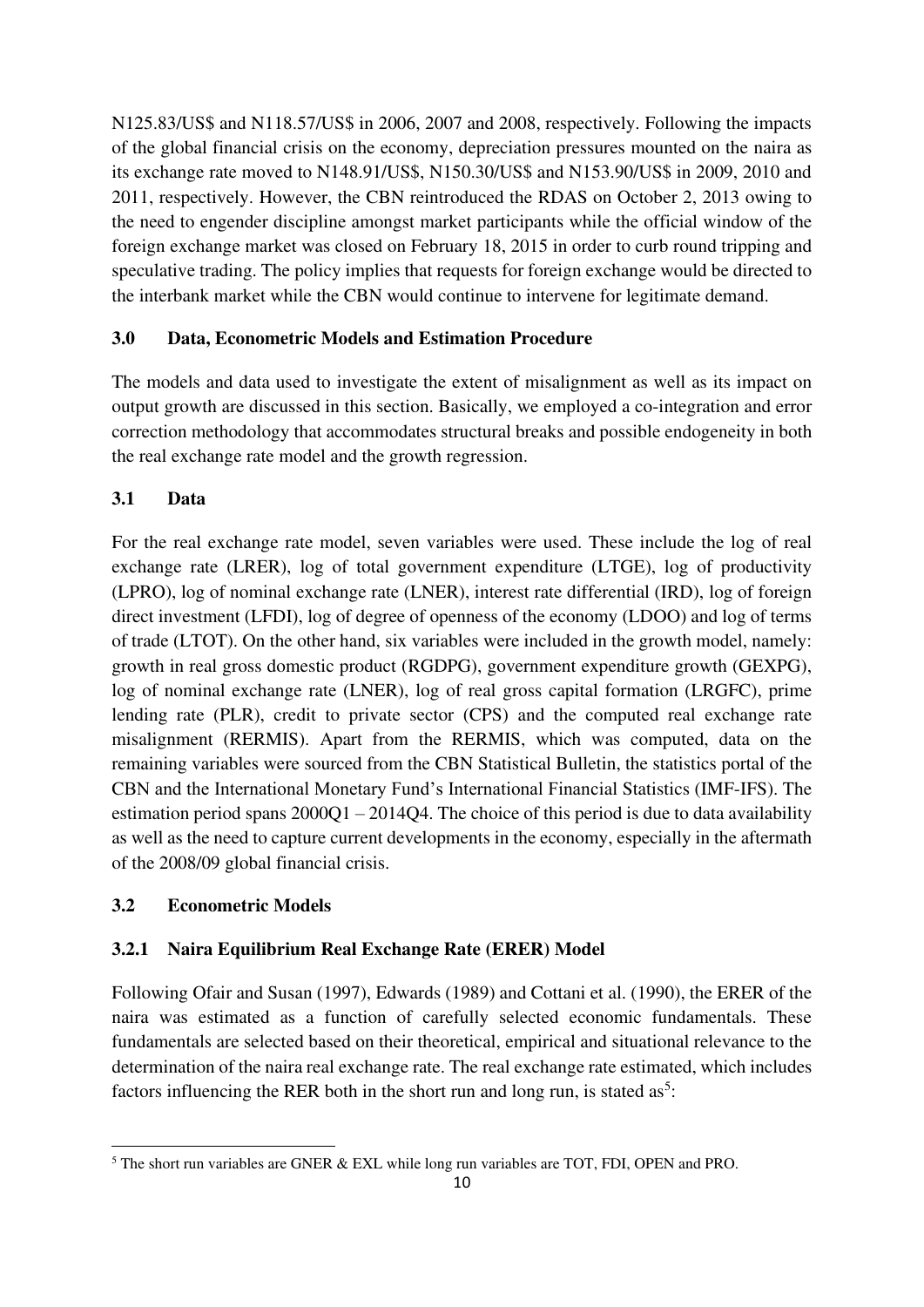$$
LRER_t = \alpha_0 - \beta_1 LTGE_t - \beta_2 LPRO_t + \beta_3 LNER_t - \beta_4 IRD_t - \beta_5 LFDI_t +
$$
  

$$
\beta_6 LDOO_t + \beta_7 LTOT_t + \varepsilon_t
$$
 (1)

where the variables are as earlier defined,  $\alpha_0$  is the intercept term,  $\beta_i$  (for  $i = 1, 2, ..., 7$ ), are the coefficients of the independent variables and  $\varepsilon_t$  is the stochastic disturbance term.

The variable LTGE (sourced from the statistical bulletin) is a proxy for the fiscal stance of government. An increase in government expenditure on non-tradables is expected to increase the prices of non-tradable goods, which would cause the RER to appreciate. The LPRO represents the domestic supply side factor (often called the "Balassa-Samuelson effect") and the ratio of gross national product (sourced from the IMF's IFS) to the population (sourced from the IMF's IFS) is used as a proxy. LNER (sourced from the CBN statistics portal) is used as a proxy for government's exchange rate policy and a nominal depreciation/devaluation of the LNER is expected to induce RER depreciation. The interest rate differential (IRD) was computed as the difference between the domestic interest and that of the United States (sourced from the IMF's IFS). An increase in domestic interest rate is expected to attract foreign capital inflows, which would cause the RER to appreciate.

An increase in capital inflows (INFLOW) leads to higher expenditure on all goods, including nontradables and results in increased level of prices, which causes the RER to appreciate. The variable INFLOW was computed as the sum of net foreign direct investment and net foreign portfolio investment divided by the nominal GDP (all sourced from the CBN statistical bulletin). LDOO captures the impact of trade policy on the exchange rate and it is computed as the ratio of total trade to the nominal GDP (sourced from CBN statistical bulletin). The TOT (sourced from CBN statistical bulletin) was included in the model in order to capture the effects of external shocks. Edwards (1989) argued that the effect of TOT on the RER depends on whether the income effect dominates the substitution effect. If the income effect dominates, improvements in TOT will cause the RER to depreciate.

Once a co-integrating vector is established amongst the variables in equation 1, the estimated long run equilibrium model is used to construct naira ERER series based on the exogenous factors. In other words, the ERER series is simply obtained by substituting permanent values of the right hand side variables into the estimated co-integrating relationship. Permanent values of the fundamentals are obtained based on the Hodrick Prescott filter.

Having generated the equilibrium real exchange rate series, we proceed as in Hinkle and Montiel (1999) to compute RERMIS as the percentage difference between the actual real exchange rate (e) and the equilibrium RER (e\*) at each point in time. This is measured as the difference between ERER estimated using sustainable values of fundamentals and the actual RER. As stated earlier, sustainable RER is the fitted RER in which the fundamentals have been replaced by their sustainable or permanent values.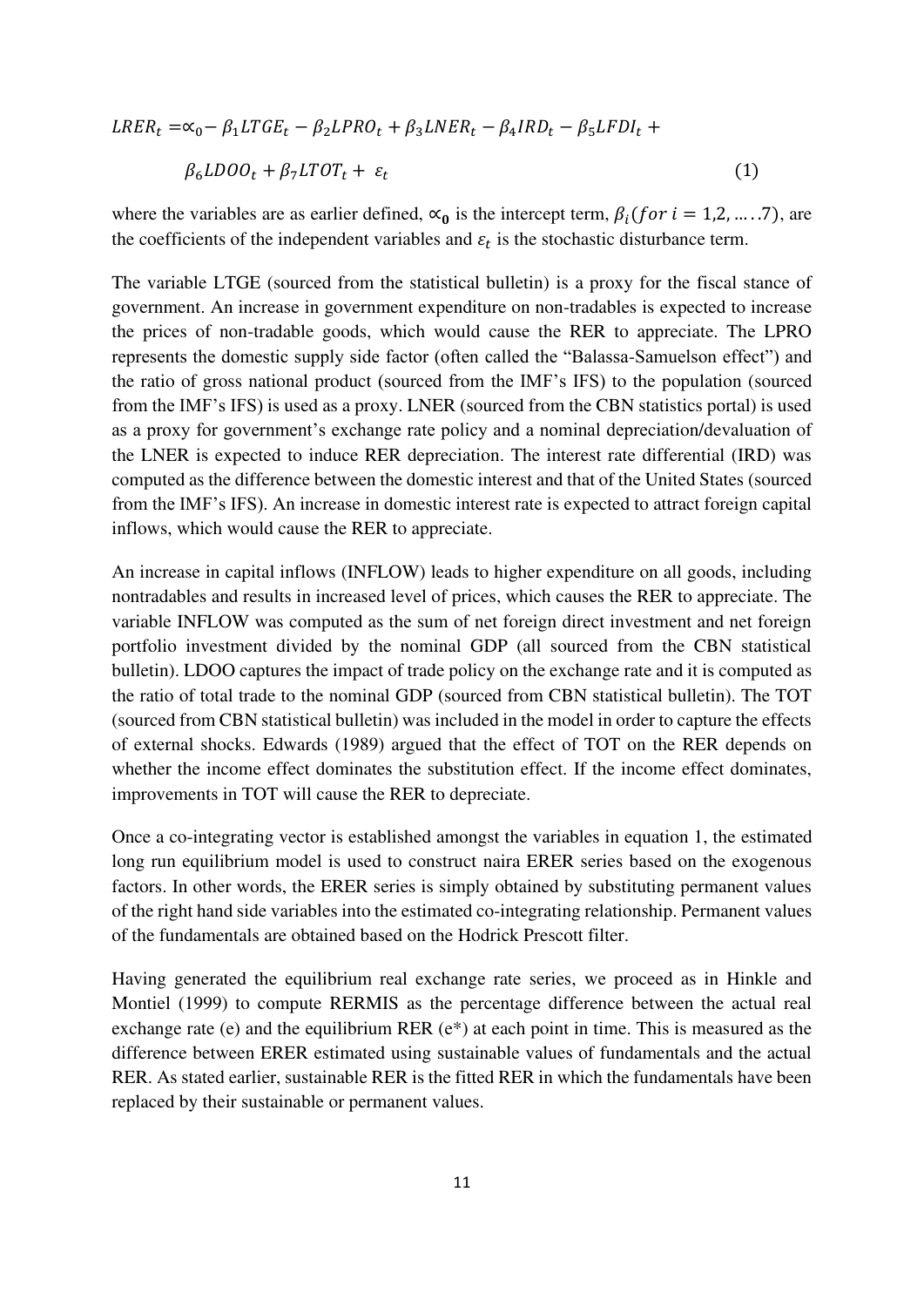In the context of the model-based measure of equilibrium exchange rate to be determined by this study, RERMIS shall consequently be computed using the formula given below:

$$
RERMIS = \frac{e^* - e}{e^*} * 100
$$
 (2)

 The above formula implies that the RER is overvalued if the computed RERMIS is positive, undervalued if the computed RERMIS is negative and in equilibrium if the computed RERMIS is zero.

#### **3.2.2 Output Model**

The analysis of growth in several countries have centered on the standard long run model based on the Harrod-Domar (H-D) growth theory (Nnanna, *et al*, 2004). However, the Solow's neoclassical growth model, the endogenous growth theory and the gap models have offered some improvements over the traditional H-D model. Several alternative growth models have been provided in the literature in response to policy needs and the need to accommodate the missing variables in the neoclassical paradigm (Bogunjoko, 2004). For instance, Levine and Renelt (1992) identified investment, population and human capital as prime explanatory variables for economic growth. In recognition of the influence of government policies on economic growth, recent empirical growth models also include some key policy variables. In this study, our growth model includes traditional variables affecting growth, such as gross capital formation (GCF) as well as policy variables such as government expenditure (LTGE), nominal exchange rate (LNER) and prime lending rate (PLR). In order to achieve the objective of this study, the computed naira real exchange rate misalignment (RERMIS) is included as a right hand side variable in the growth model. Thus, the estimated output model is of the form:

$$
RGDPG_t = \alpha_0 + \alpha_1 GEXPG_t + \alpha_2 LNER_t + \alpha_3 LRGFC_t - \alpha_4PLR_t + \alpha_5 CPS_t - \alpha_6 RERMIS_t + \varepsilon_t
$$
\n
$$
(3)
$$

where the variables are as earlier defined and  $\varepsilon_t$  is the stochastic disturbance term. The a priori expectations regarding the signs of the different coefficients have been reflected in equation (2). A widening real exchange rate misalignment generates resource misallocation, which is expected to impact negatively on output growth.

## **3.3 Estimation Procedure**

#### **3.3.1 Gregory-Hansen (1996) Cointegration Test with Structural Breaks**

In order to accommodate the effects of possible structural breaks in equations (1) and (3), we employ the Gregory and Hansen (1996) residual based test for cointegration. As noted by Harris and Sollis (2003), the Engle and Granger (1987) approach to testing for cointegration tends to under-reject the null of no cointegration if there is a cointegration relationship that has changed at some (unknown) time during the sample period, implying low power. The Gregory and Hansen approach is an extension of the Engle and Granger (1987) approach and it involves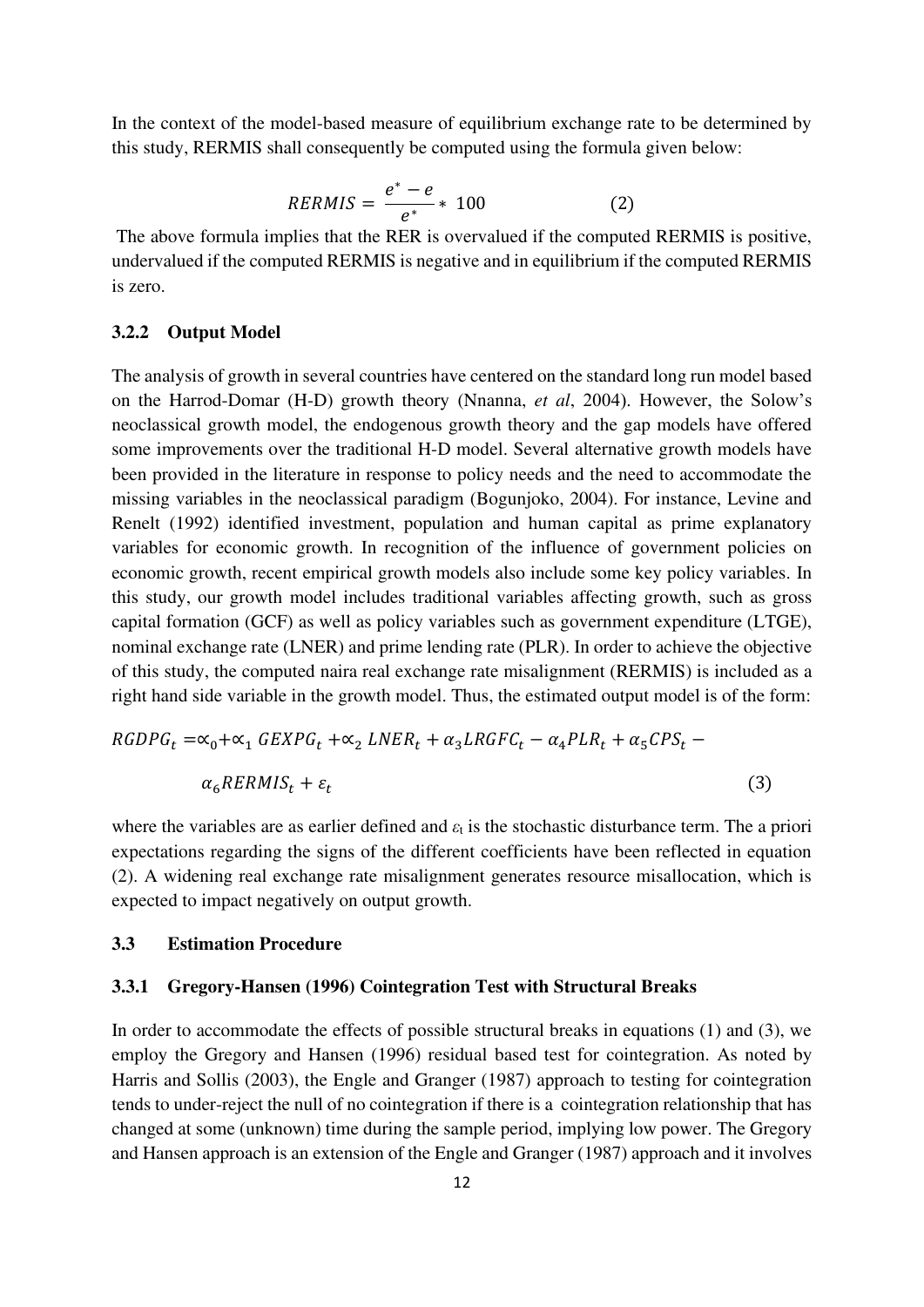testing the null hypothesis of no cointegration against an alternative of cointegration with a single regime shift in an unknown date based on extensions of the traditional  $ADF$ -,  $Z_{\alpha}$  and  $Z_t$ – test types.

Gregory and Hansen developed four different models to test for cointegration with structural beaks. These are models of: (i) level shift, C (GH-1); (ii) level shift with trend, C/T (GH-2); (iii) intercept and slope shifts, C/S (GH-3); and (iv) intercept, slope and trend shifts, C/S/T  $(H-4)$  and specified respectively as<sup>6</sup>:

$$
y_t = \alpha_1 + \alpha_2 D_t + \delta X_t + \mu_t \tag{4}
$$

$$
y_t = \alpha_1 + \alpha_2 D_t + \varphi t + \delta X_t + \mu_t \tag{5}
$$

$$
y_t = \alpha_1 + \alpha_2 D_t + \delta_1 X_t + \delta_2 X_t D_t + \mu_t \tag{6}
$$

$$
y_t = \alpha_1 + \alpha_2 D_t + \varphi t + \delta_1 X_t + \delta_2 X_t D_t + \mu_t \tag{7}
$$

Where  $y_t$  is a scaler variable,  $x_t$  is a vector of covariates, t is a time trend, parameters  $\alpha_1$  and  $\alpha_2$  are the respective intercept terms before and after the break,  $\varphi$  is the coefficient for time trend,  $\delta_1$  and  $\delta_2$  are the respective coefficients of the independent variables before and after the structural break and  $u_t$  is the disturbance term. The variables  $y_t$  and  $x_t$  are expected to be  $I(1)$ while  $\mu_t$  should be  $I(0)$ .  $D_t$  is a dummy variable of the form:

$$
D_t = \begin{cases} 0, & \text{if } t \le [T\tau] \\ 1, & \text{if } t > [T\tau] \end{cases} \tag{8}
$$

Where the unknown relative timing of the break date is denoted as  $\tau \in I$  and [:] denotes the integer part operator. The trimming region, J, may be any compact set of (0; 1). Since the change point or its date are unknown, the test for cointegration within this framework involves computing the usual statistics for all possible break points  $\tau \in I$  and then selecting the smallest value obtained, since it will potentially present greater evidence against the null hypothesis of no cointegration. In this regard, the relevant statistics are the GH-ADF ( $\tau$ ), GH- $Z_{\alpha}(\tau)$  and GH- $Z_t(\tau)$ . Once cointegration is established with regards to the variables in equations (1) and (3), appropriate error correction models are estimated for the respective equations. In the case of equation (1), the cointegration approach has been shown to be consistent with the assumptions of the theoretical models relating the RER and the fundamentals. In other words, it is considered appropriate econometric tools for estimating the relationship between the real exchange rate and its fundamentals, given their time series properties, which are found to be non-stationary. Besides, it places fewer requirements on time series data compared to general equilibrium or trade equation approach (Hinkle and Montiel, 1999). The estimated error correction model is of the form:

 $6$  Due to software limitations, only equations (4) – (6) were estimated.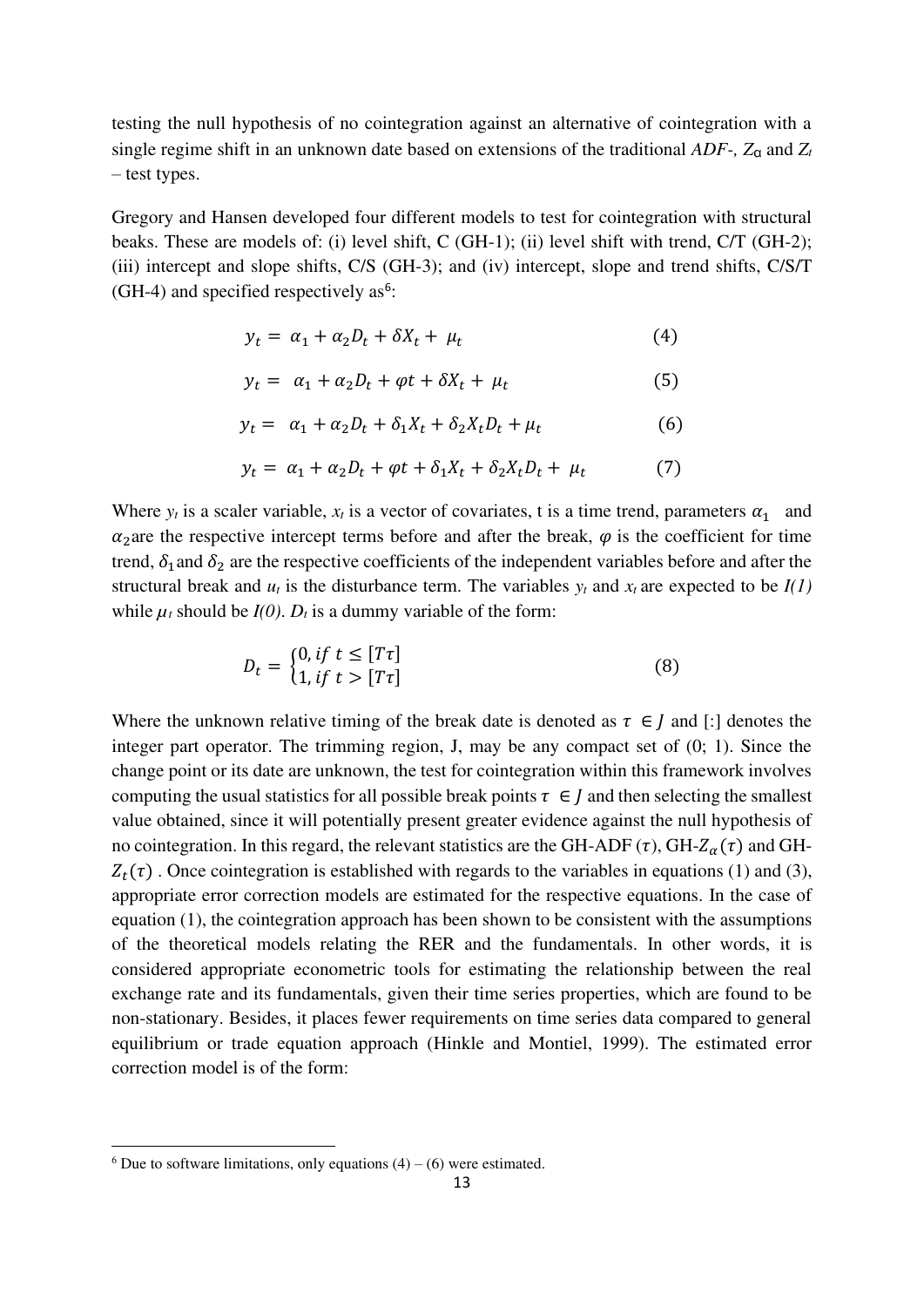$$
\Delta Y_t = \alpha_0 + \sum_{i=0}^s \beta_i \, \Delta X_{t-i} + \sum_{j=1}^s \gamma_j \, \Delta Y_{t-j} + \rho E C M_{t-1} + \mu_t \tag{12}
$$

Where  $\Delta$  denotes the first difference operator, ECM is the estimated residual from the cointegrating regression, s is the maximum lag length,  $Y_t$  is the dependent variable (which is LRER in the case of the RER model and RGDPG in the case of the output model) while  $X$  is a vector of exogenous variables for the respective models. If the system is stable, the coefficient  $\rho$  will be negative and statistically significant. Besides, the value of  $\rho$  measures the speed of adjustment of the dependent variable to the value implied by the long run equilibrium relationship. Before proceeding with the methodology described above, the time series properties of the included variables are examined, and their order of integration determined.

#### **4.0 Results**

## **4.1 Exchange Rate Model**

#### **4.1.1 Test for Stationarity**

The results of the Augmented Dickey-Fuller (ADF) unit root test conducted on the variables included in the RER model showed that the null hypothesis of a unit root cannot be rejected at level for seven of the variables, namely LRER, LTGE, LPRO, LNER, LIRD, LFDI, LDOO LRGDP, LGCF and LABFG (Table 2). However, they were stationary at first difference, implying the need to difference them once. On the other hand, LTOT was stationary at level.

|                  | Level            |                   | <b>First Difference</b> |                   |                 |
|------------------|------------------|-------------------|-------------------------|-------------------|-----------------|
| <b>Variables</b> | ADF <sup>c</sup> | ADF <sup>ct</sup> | ADF <sup>c</sup>        | ADF <sup>ct</sup> | <b>Decision</b> |
| LRER             | $-1.7265$        | $-1.4018$         | $-7.3659$               | $-7.4125$         | I(1)            |
| LTGE             | $-0.3255$        | $-1.8738$         | $-7.3863$               | $-7.4519$         | I(1)            |
| <b>LPRO</b>      | $-2.6049$        | $-0.1962$         | $-8.8130$               | $-7.9881$         | I(1)            |
| <b>LNER</b>      | $-1.2970$        | $-2.0086$         | $-6.1019$               | $-6.0364$         | I(1)            |
| <b>LIRD</b>      | $-2.0928$        | $-2.1891$         | $-4.7047$               | $-4.6696$         | I(1)            |
| <b>LFDI</b>      | $-2.6256$        | $-2.7877$         | $-7.4379$               | $-7.3937$         | I(1)            |
| LDOO             | $-2.4559$        | $-2.8765$         | $-5.9571$               | $-5.8046$         | I(1)            |
| <b>LTOT</b>      | $-5.6567$        | $-6.8346$         | $-7.3760$               | $-7.4376$         | I(0)            |

**Table 2: Augmented Dickey-Fuller Unit Root Test Results for RER Model Variables**

*ADF <sup>c</sup> represents unit root test with constant*

*ADF ct represents unit root test with constant and trend*

*\*MacKinnon (1996) critical values with constant are: -3.5576(1%) -2.9166(5%) and 2.5961(10%)*

*\*MacKinnon (1996) critical values with constant and trend are: -4.1373(1%) -3.4953(5%) and 3.1766(10%)*

#### **4.1.2 Cointegration Test**

The results of the G-H cointegration test conducted on model (1) are presented in Table 3. The G-H model that assumes a break in the intercept with trend presented the most plausible representation of the relationship between the LRER and the right hand side variables. In addition, the model has the least SIC, implying that it provided the best fit compared to the competing models. Based on the *Zt* statistics, we established cointegration amongst the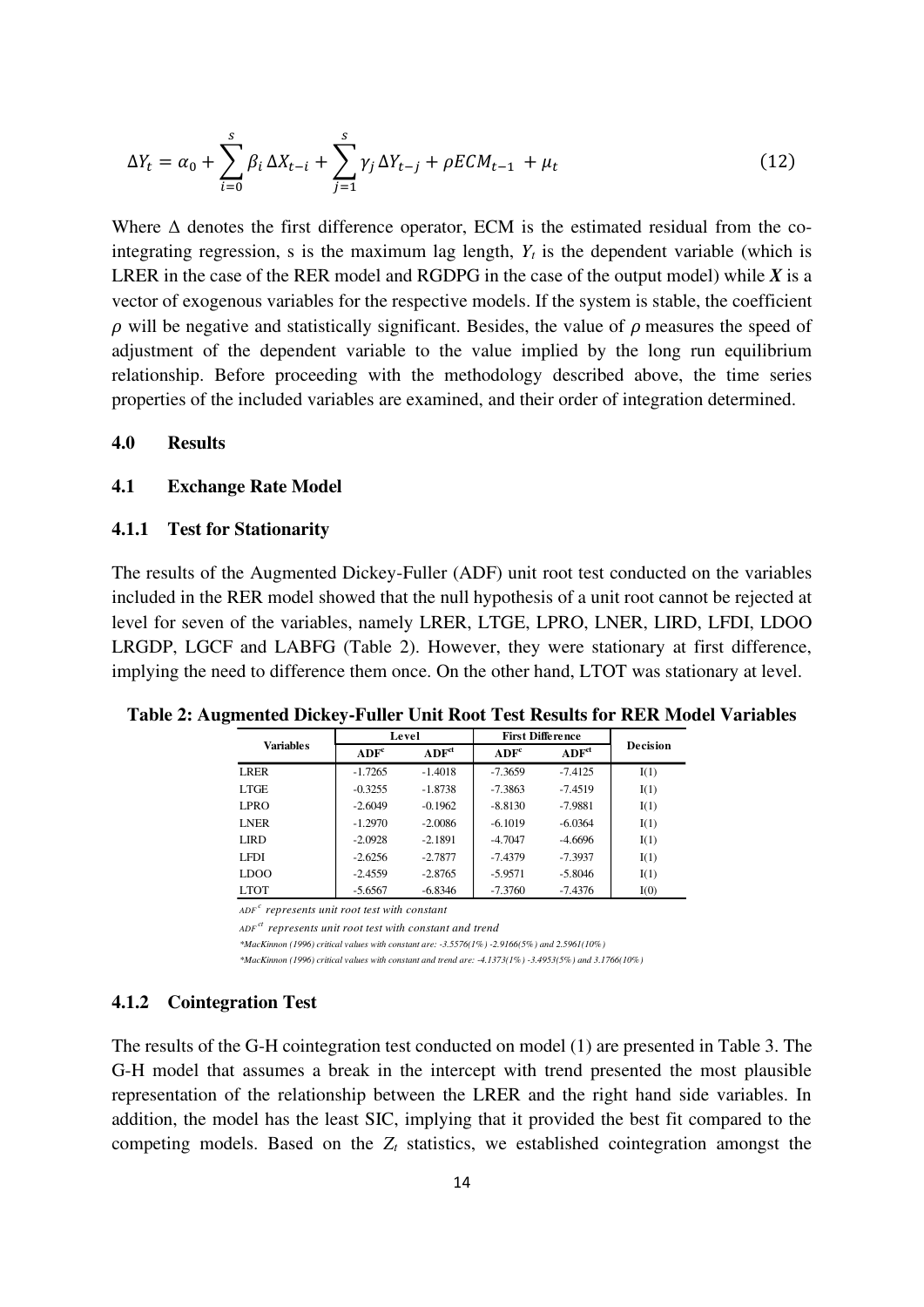included variables, albeit, with a structural break in 2009Q1. The structural break date coincided with the period of sharp depreciation in the naira-dollar exchange rate arising from the 2008/09 global financial crisis.

| Model                                                                                           | $ADF*$    | <b>Break Date</b> | $\mathbf{Z}^*$ | <b>Break Date</b> | $\mathbf{Z}_{a}$ * | <b>Break Date</b>  | <b>SIC</b> |
|-------------------------------------------------------------------------------------------------|-----------|-------------------|----------------|-------------------|--------------------|--------------------|------------|
| GH-1 (Constant)                                                                                 | $-6.5252$ | 201004            | $-6.6014$      | 201004            | $-50.5848$         | 2011O <sub>2</sub> | $-3.1221$  |
| GH-2 (Constant and Trend)                                                                       | -6.6515   | 201102            | $-6.7596$      | 2009O1            | $-54.2032$         | 201102             | $-3.7757$  |
| GH-3 (Constant and Slope)                                                                       | $-7.0951$ | 201102            | $-7.2453$      | 2009O4            | $-56.5252$         | 2010O1             | $-2.6610$  |
| *The 5 per cent critical values for ADF (and Z, ) are: -5.56(GH-1), -5.83(GH-2) and -6.41(GH-3) |           |                   |                |                   |                    |                    |            |

**Table 3: Gregory-Hansen Cointegration Test with Structural Breaks** 

*\*The 5 per cent critical values for Z <sup>α</sup> are: -59.40(GH-1), -65.44(GH-2) and -78.52(GH-3)*

Having found evidence of cointegration, we employed the fully modified OLS approach to estimate the long run RER model and the results are presented in Table 4.

## **4.1.3 Long Run Estimates**

The results of the long run RER model presented in Table 4 revealed that most of the variables included in the model were statistically significant in determining the RER in the long run. As expected, an improvement in productivity appreciates the real exchange rate. Other variables causing that have a negative relationship with the RER in the long run were IRD, FDI and LDOO. However, a nominal depreciation in the exchange rate, an increase in government expenditure and an improvement in the terms of trade lead to depreciation pressures on the RER in the long run.

| <b>Dependent Variable: LRER</b> |             |        |  |  |  |
|---------------------------------|-------------|--------|--|--|--|
| <b>Variable</b>                 | Coefficient | Prob.  |  |  |  |
| <b>LTGE</b>                     | 0.1308      | 0.0687 |  |  |  |
| <b>LPRO</b>                     | $-0.4906$   | 0.0000 |  |  |  |
| <b>LNER</b>                     | 0.5345      | 0.0043 |  |  |  |
| <b>IRD</b>                      | $-0.2646$   | 0.0052 |  |  |  |
| LFDI                            | $-0.1052$   | 0.0012 |  |  |  |
| LDOO                            | $-0.2481$   | 0.0044 |  |  |  |
| <b>LTOT</b>                     | 0.3074      | 0.0581 |  |  |  |
| C                               | 6.5832      | 0.0000 |  |  |  |
| @TREND>51-2                     | $-0.092681$ | 0.0369 |  |  |  |
| <b>R-squared</b>                | 0.9940      |        |  |  |  |
| <b>Adjusted R-squared</b>       | 0.9860      |        |  |  |  |
| S.E. of regression              | 0.0257      |        |  |  |  |

**Table 4: Fully Modified OLS Estimates** 

At 98.6 per cent, the adjusted R-squared indicated that most of the variations in the RER was captured by the model. The obtained residuals from the chosen above model were used to estimate the error correction model presented in Table 4.

## **4.1.4 Error Correction Model**

Table 5 presents the results of the error correction model estimated to investigate the short run dynamics of the RER. At the 5 per cent significance level, five variables were found to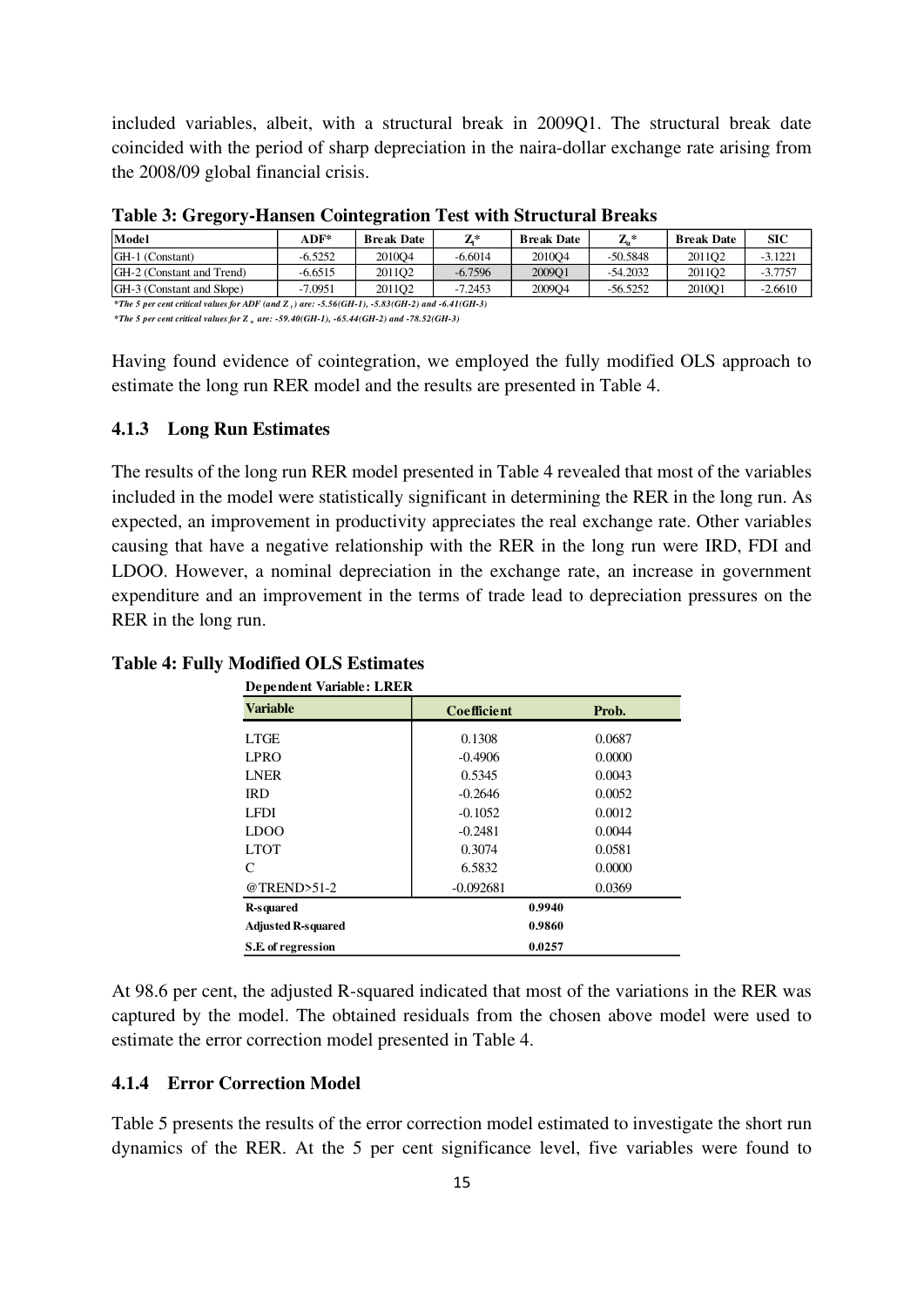statistically significant determinants of the RER in the short run. An improvement in productivity appreciates the RER while depreciation in the LNER depreciates the RER. As expected, increased capital inflows lead to the appreciation of the RER. The coefficient of the error correction term was negative and statistically significant. It indicated that about 58.5 per cent of disequilibrium error is corrected within a quarter. At 60.0 percent, the adjusted Rsquared indicated that about 60.0 percent of variations in the RER were explained by the model. In terms of model diagnostics, the Jarque-Bera statistics for the residuals of the estimated error correction model was 3.6276 and the probability value associated with the statistics was 0.1630, implying that the model is adequate.

| <b>Variable</b>                                         | <b>Coefficient</b> | Prob.  |
|---------------------------------------------------------|--------------------|--------|
| D(LPRO)                                                 | $-0.1901$          | 0.0001 |
| D(LNER)                                                 | 0.7587             | 0.0000 |
| $D(IRD(-1))$                                            | $-0.0955$          | 0.0200 |
| D(LFDI)                                                 | $-0.0816$          | 0.0013 |
| $D(LDOO(-2))$                                           | $-0.0475$          | 0.0217 |
| $ECM(-1)$                                               | $-0.5854$          | 0.0015 |
|                                                         | $-0.0110$          | 0.0013 |
| R-squared                                               | 0.6437             |        |
| <b>Adjusted R-squared</b>                               | 0.6001             |        |
| S.E. of regression                                      | 0.0250             |        |
| <b>Model Diagonistics (Normality Test of Resduals):</b> |                    |        |
| Jarque Bera                                             | 3.6276             | 0.1630 |

**Table 5: Results of the Error Correction Model for RER** 

## **4.1.5 Computed Real Exchange Rate Misalignment**

Figure 2 presents a time series plot of the estimated RER misalignment levels during the study period. Based on the methodology outlined earlier, an average misalignment level of 0.17 per cent was estimated for the period 2000Q1 – 2014Q4. Overall, there were 24 episodes of undervaluation and 35 episodes of overvaluation. This indicates that exchange rate policies during the estimation period may have been more accommodative of real exchange rate overvaluation than undervaluation. In other words, policies are promptly put in place to arrest undervaluation episodes.



**Figure 2: Time Series Plot of the Computed Real Exchange Rate Misalignment**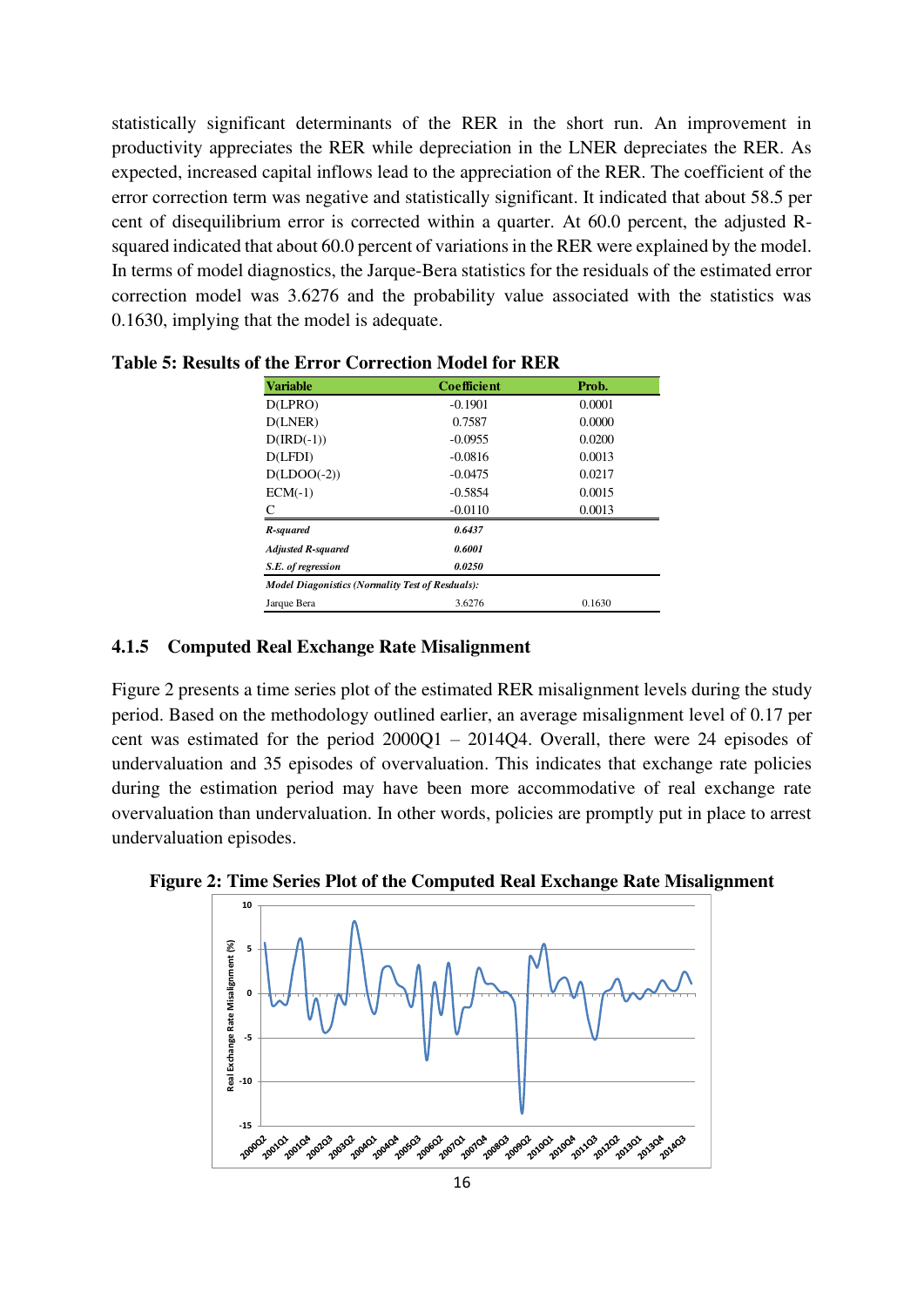The movement in the level of RER misalignment is reflective of changes in exchange rate policy as well as effects of external shocks. For instance, the reintroduction of retail Dutch Auction System in July 2002 succeeded in reasonably correcting the extent of real exchange rate misalignment as it declined to about -3.7 and 0.0 per cent in 2002Q3 and 2002Q4, respectively. Also, the introduction of the w-DAS led to some impressive outcomes during the years 2006-2008 as the estimated of RER misalignment averaged zero per cent during the period. However, the effects of the global financial crisis led to depreciation pressures which caused a substantial undervaluation of about 13.6 per cent in the RER in 2009Q1. There, however, seems to be an increasing trend in RER overvaluation during 2012 and 2014. In the next sub-section, the impact of the computed RER misalignment on Nigeria's output performance is investigated.

## **4.2 Output Model**

## **4.2.1 Test for Stationarity**

The results of the unit roots test conducted on the seven variables included in the output model are summarized in Table 6. At the 5 per cent significance level, three of the variables were stationary at levels while the remaining ones were stationary at first difference. Consequently, the non-stationary variables; namely: LNER, LRGFC, PLR and CPS were differenced once before being included in the short run error correction model.

|                  | Level            |                   | <b>First Difference</b> |                   |                 |
|------------------|------------------|-------------------|-------------------------|-------------------|-----------------|
| <b>Variables</b> | ADF <sup>c</sup> | ADF <sup>ct</sup> | ADF <sup>c</sup>        | ADF <sup>ct</sup> | <b>Decision</b> |
| <b>RGDPG</b>     | $-6.2653$        | $-6.9177$         | $-8.9735$               | $-8.8694$         | I(0)            |
| <b>GEXPG</b>     | $-11.8479$       | $-16.0976$        | $-7.8819$               | $-7.8032$         | I(0)            |
| <b>LNER</b>      | $-1.2970$        | $-2.0086$         | $-6.1019$               | $-6.0364$         | I(1)            |
| <b>LRGFC</b>     | $-1.6518$        | $-1.8314$         | $-8.2922$               | $-8.2928$         | I(1)            |
| <b>PLR</b>       | $-1.6412$        | $-2.2205$         | $-8.1358$               | $-8.1065$         | I(1)            |
| <b>RERMIS</b>    | $-7.1449$        | $-7.0834$         | $-12.4868$              | $-12.3759$        | I(0)            |
| <b>CPS</b>       | $-1.1482$        | $-2.2468$         | $-5.4920$               | $-5.4623$         | I(1)            |

**Table 6: Augmented Dickey-Fuller Unit Root Test Results for Output Model Variables**

*ADF <sup>c</sup> represents unit root test with constant*

*ADF ct represents unit root test with constant and trend*

*\*MacKinnon (1996) critical values with constant are: -3.5576(1%) -2.9166(5%) and 2.5961(10%)*

*\*MacKinnon (1996) critical values with constant and trend are: -4.1373(1%) -3.4953(5%) and 3.1766(10%)*

## **4.2.2 Cointegration Test**

The results of the Gregory-Hansen cointegration test conducted on the variables included in the output model based on equations (4) - (6) are reported in Table 7. The three test statistics provided evidence of cointegration with structural break points located at 2003Q1, 2003Q2 and 2004Q3. Based on the SIC, the G-H model with intercept break was chosen for the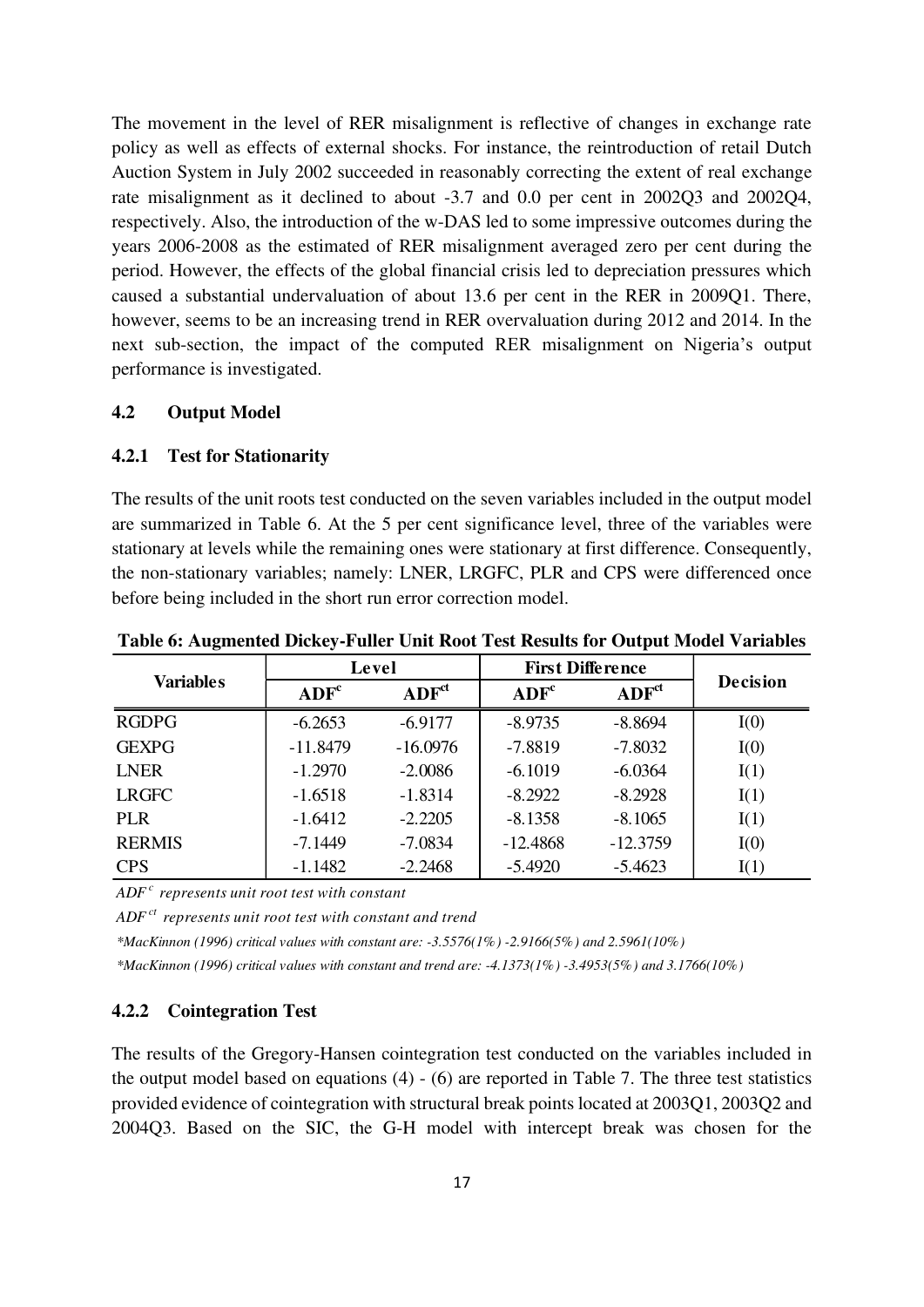cointegration test. The test indicated that the included variables in the output model are cointegrated but with a structural break in 2003Q2.

| Model                                                                                           | $ADF*$    | <b>Break Date</b> | $Z^*$     | <b>Break Date</b> | $\mathbf{Z}_a$ * | <b>Break Date</b> | SIC       |
|-------------------------------------------------------------------------------------------------|-----------|-------------------|-----------|-------------------|------------------|-------------------|-----------|
| GH-1 (Constant)                                                                                 | $-5.1850$ | 2004O3            | $-8.4496$ | 200302            | -59.6949         | 200302            | $-1.8276$ |
| GH-2 (Constant and Trend)                                                                       | $-5.5333$ | 2004O3            | $-8.3981$ | 200302            | $-59.4732$       | 200302            | $-1.5579$ |
| GH-3 (Constant and Trend)                                                                       | $-6.0223$ | 2004O3            | $-8.1793$ | 2003O1            | -57.8832         | 200302            | $-1.0361$ |
| *The 5 per cent critical values for ADF (and Z, ) are: -5.56(GH-1), -5.83(GH-2) and -6.41(GH-3) |           |                   |           |                   |                  |                   |           |

**Table 7: Gregory-Hansen Cointegration Test with Structural Breaks** 

*\*The 5 per cent critical values for Z <sup>α</sup> are: -59.40(GH-1), -65.44(GH-2) and -78.52(GH-3)*

The results of the G-H model with intercept break estimated using the fully modified OLS are presented in the next sub-section

## **4.2.3 Long Run Estimates**

In the long run, the computed RER misalignment impacts negatively on output growth (Table 8). Also, depreciation in the nominal exchange rate seems to hurt growth, though its impact is not statistically significant. On the other hand, an increase in government expenditure and real gross capital formation impact positively on output. Contrary to expectation, the coefficient of the PLR turned out positive.

| Dependent variable: RODI O |                    |        |  |  |  |
|----------------------------|--------------------|--------|--|--|--|
| <b>Variable</b>            | <b>Coefficient</b> | Prob.  |  |  |  |
| <b>GEXPG</b>               | 0.1499             | 0.0121 |  |  |  |
| <b>LNER</b>                | $-0.1474$          | 0.2534 |  |  |  |
| <b>LRGFC</b>               | 0.0569             | 0.0676 |  |  |  |
| <b>PLR</b>                 | 0.0224             | 0.0189 |  |  |  |
| <b>RERMIS</b>              | $-0.0104$          | 0.0299 |  |  |  |
| <b>CPS</b>                 | 0.0451             | 0.4865 |  |  |  |
| $\mathcal{C}$              | $-0.2666$          | 0.6845 |  |  |  |
| @TREND>47-2                | 0.0510             | 0.0525 |  |  |  |
| <b>R-squared</b>           | 0.7320             |        |  |  |  |
| <b>Adjusted R-squared</b>  | 0.4058             |        |  |  |  |
| S.E. of regression         | 0.0656             |        |  |  |  |

# **Table 8: Fully Modified OLS Estimates**

**Dependent Variable: RGDPG**

## **4.2.4 Error Correction Model**

Table 9 presents the results of the short run model estimated based on the fully modified OLS estimation procedure and using the residuals obtained from the model presented in Table 8. At 0.6144 per cent, the obtained adjusted R-squared is satisfactory as it indicates that about 61.4 per cent of variations in output are explained by the model. Also, the results of the normality test conducted on the residuals of the error correction model showed that the model is adequate. The coefficient of the error correction term is negative and statistically significant. At -0.4634,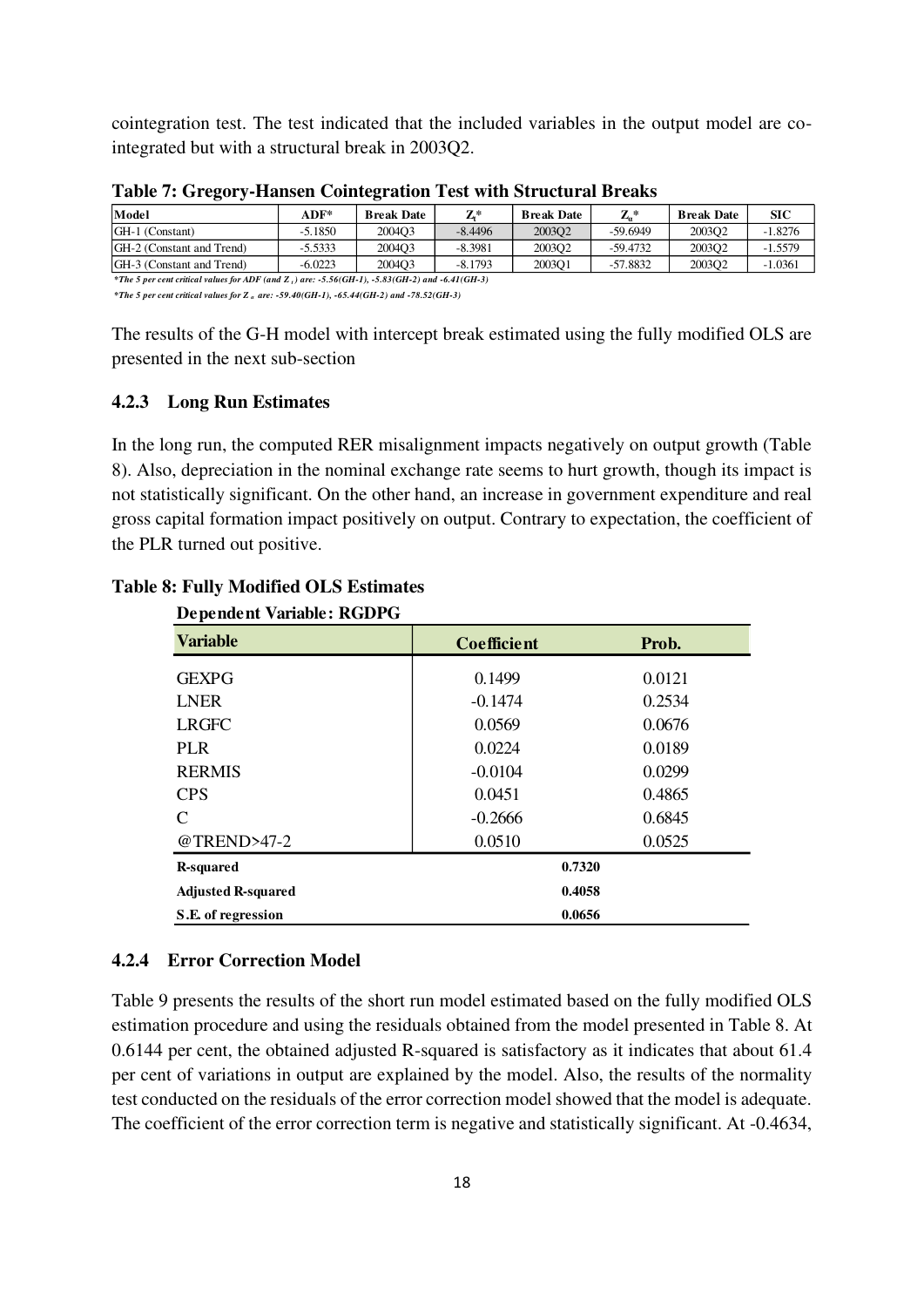the error correction coefficient indicates that about 46.3 per cent of disequilibrium error in the previous quarter is corrected within the subsequent quarter.

| Dependent variable is RGDPG                             |                    |        |
|---------------------------------------------------------|--------------------|--------|
| <b>Variable</b>                                         | <b>Coefficient</b> | Prob.  |
| $GEXPG(-1)$                                             | 0.0211             | 0.0061 |
| $D(LRGFC(-4))$                                          | 0.0541             | 0.0000 |
| $RERMIS(-3)$                                            | $-0.0026$          | 0.0188 |
| D(CPS)                                                  | $-0.2371$          | 0.0026 |
| $D(LNER(-2))$                                           | 0.2206             | 0.0013 |
| $RGDPG2(-2)$                                            | $-0.5506$          | 0.0624 |
| $ECM(-1)$                                               | $-0.4634$          | 0.0000 |
| C                                                       | 0.0235             | 0.0000 |
| R-squared                                               | 0.6695             |        |
| Adjusted R-squared                                      | 0.6144             |        |
| S.E. of regression                                      | 0.0483             |        |
| <b>Model Diagonistics (Normality Test of Resduals):</b> |                    |        |
| Jarque Bera                                             | 0.0430             | 0.9787 |

**Table 8: Results of the Error Correction Model for Output** 

In line with a priori expectation, the results indicated that our variable of interest (RERMIS) impacted negatively on output growth during the period 2000 – 2014. This implies that a 100 per cent increase in RERMIS would lead to a reduction in output by about 0.2 per cent. On the other hand, a unit increases in GEXPG and LRGFC lead to increases of 0.02 and 0.05, respectively. In the short run, depreciation in the nominal exchange rate produces a positive impact on output.

# **5.0 Conclusion**

The primary objective of this study was to obtain reliable estimates of real exchange rate misalignment in Nigeria and investigate its impact on the country's economic growth. In this regards, two models were estimated; namely: RER model and the output model. In order to avoid the problems of parameter bias and endogeneity in these models, they were estimated using the fully modified ordinary least squares procedure while the possible effects of structural breaks were also accounted for. Thus, the Gregory and Hansen (1996) cointegration test with structural break was employed to test for the existence of long run relationships amongst the included variables in our models. The short run dynamics of the models were also investigated based on the estimated error correction models.

The results of the cointegration test conducted on the RER model showed that the variables were co-integrated, albeit, with a structural break in 2009Q1. An appropriate error correction was estimated and the results indicated that five variables affect the real exchange rate in the short run; namely, productivity, nominal exchange rate, interest rate differential, capital inflows and degree of openness. Based on the estimated RER model, the extent of RER misalignment was computed and the results showed that, on the average, the RER was overvalued by 0.17 per cent during the period 2000Q1 – 2014Q4. It was also observed that shocks emanating from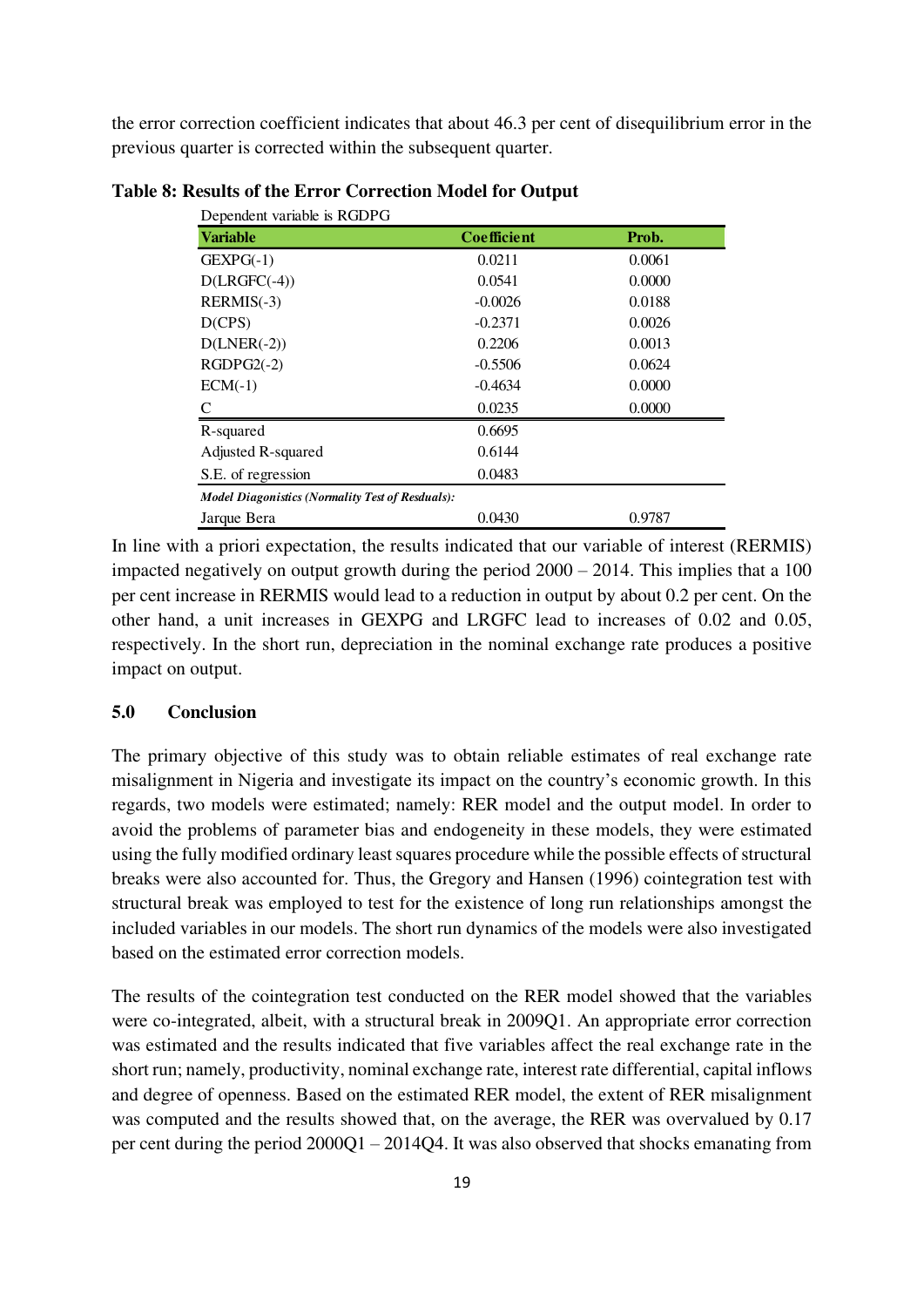exchange rate policy changes and global developments contributed to the computed misalignment levels of the naira. Overall, more episodes of real exchange rate overvaluation were recorded than episodes of undervaluation. Literature has documented that misalignment of exchange rate could have adverse impacts on economic growth due to the resulting deterioration in the external competitiveness of the economy and the misallocation of domestic resources.

In the case of the output model, the Gregory and Hansen cointegration test indicated that the variables in the model were co-integrated but with a structural break in 2003Q2. After accounting for the identified structural break, an appropriate error correction model was estimated to investigate the impact of the computed RER misalignment on output growth. The results showed that five variables impacted on output growth during the study period.

The study found empirical support for a positive and statistically significant impact of variables such as government expenditure, real gross capital formation and nominal exchange rate on output growth while credit to private sector impacts negatively on output (contrary to expectation). The negative impact of CPS on output growth is worrisome and deserves further investigation. However, this seems to suggest a weak credit channel of monetary policy.

The coefficient of RERMIS was negative and statistically significant, implying that a unit increase in RERMIS would lead to a reduction in output by about 0.003. In keeping the extent of RER misalignment within tolerable limits, there is need for regular assessments of the actual RER vis-à-vis its equilibrium level. A time series plot of the computed RER misalignment showed that periods of substantial misalignments were associated with significant exchange rate policy changes as well as periods of global shocks. Also, the period of w-DAS was associated with relatively minimal levels of RER misalignment. In order to avoid episodes of large RER misalignment and its consequences on output growth, the study advocates a more liberalized exchange rate policy framework that ensures that real exchange rate moves in tandem with relevant macroeconomic fundamentals in the economy.

## **References**

- Abdelbaky, M. (2003). "Exchange Rate Misalignment across De Facto Exchange Rate Regimes".
- Agu, C. (2002). "Real Exchange Rate Distortions and External Balance Position of Nigeria: Issues and Policy Options", *African Institute for Applied Economics*.
- Aliyu, S. U. R. (2011). Real Exchange Rate Misalignment: An Application of Behavioural Equilibrium Exchange Rate to Nigeria. *CBN Occasional paper,* No. 41
- Anigbogu, T. U., Okoye, P. V. C, Anyanwu, N. K. and Okoli, M. I. (2014). "Real Exchange Rate Movement-Misalignment and Volatility- and the Agricultural Sector: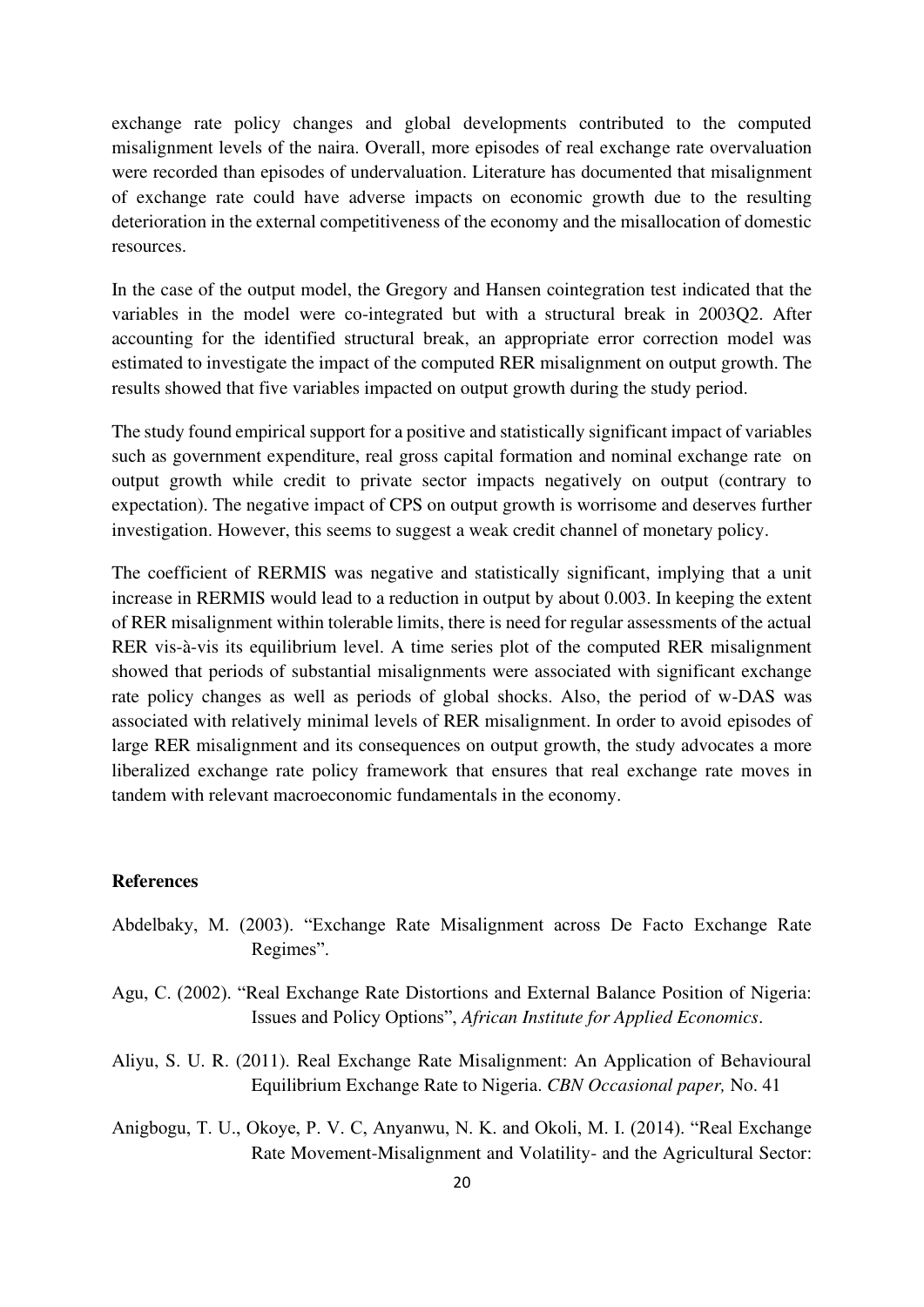Evidence from Nigeria." *American International Journal of Contemporary Research ,* 4(7): 133 – 141.

Bogunjoko, J. O. (2004). "Growth Performance in Nigeria: Empirical Evidence in the 20th Century" in Leading *Issues in Macroeconomic Management and Developmen*t; Ibadan: Nigerian Economic Society, Daily Graphics Nigeria Limited.

Central Bank of Nigeria (2013). "Statistical Bulletin".

- Cottani, J.; Cavallo, D. and Khan, M. S. (1990). "Real Exchange Rate Behavior and Economic Performance in LDCs." *Economic Development and Cultural Change* No.39: 61-76
- Domac, I. and G. Shabsigh (1999). "Real Exchange Rate Behaviour and Economic Growth: Evidence from Egypt, Jordan, Morocco, and Tunisia," *IMF Working Papers,* WP/99/40
- Domac, I. and Shabsigh, G. (1999). "Real Exchange Rate Behaviour and Economic Growth: Evidence from Egypt, Jordan, Morocco and Tunisia" *IMF Working Paper*, No 99/40
- Edwards, S. (1989). "Real Exchange Rates, Devaluation and Adjustment: Exchange Rate Policy in Developing Countries." MIT Press, Cambridge, Massachusetts
- Edwards, S. (1994). (1994). "Exchange Rate Misalignment in Developing Countries", in Barth, R.C. and C.H. Wong (eds), Approaches to Exchange Rate Policy, International Monetary Fund (IMF), Washignton, D.C., pp. 45-65.
- Engle, R. and C. Granger (1987). "Co-Integration and Error-Correction: Representation, Estimation and Testing", *Econometrica* 55: 251-76.
- Gala P. (2007). "Real Exchange Rate Levels and Economic Development: Theoretical Analysis and Empirical Evidence".
- Gregory, A. and Hansen, B. (1996). "Residual-based Tests for Cointegration in Models with Regime Shifts." *Journal of Econometrics* 10: 321 – 335.
- Harris, R. and Sollis, R. (2003). "Applied Time Series Modelling and Forecasting", Wiley Publishers, England.
- Hinkle, L. E. and P.J. Montiel (1999). "Exchange *Rate Misalignment: Concepts and Measurement for Developing Countries"*. The World Bank Research Publication, Oxford University Press. Oxford.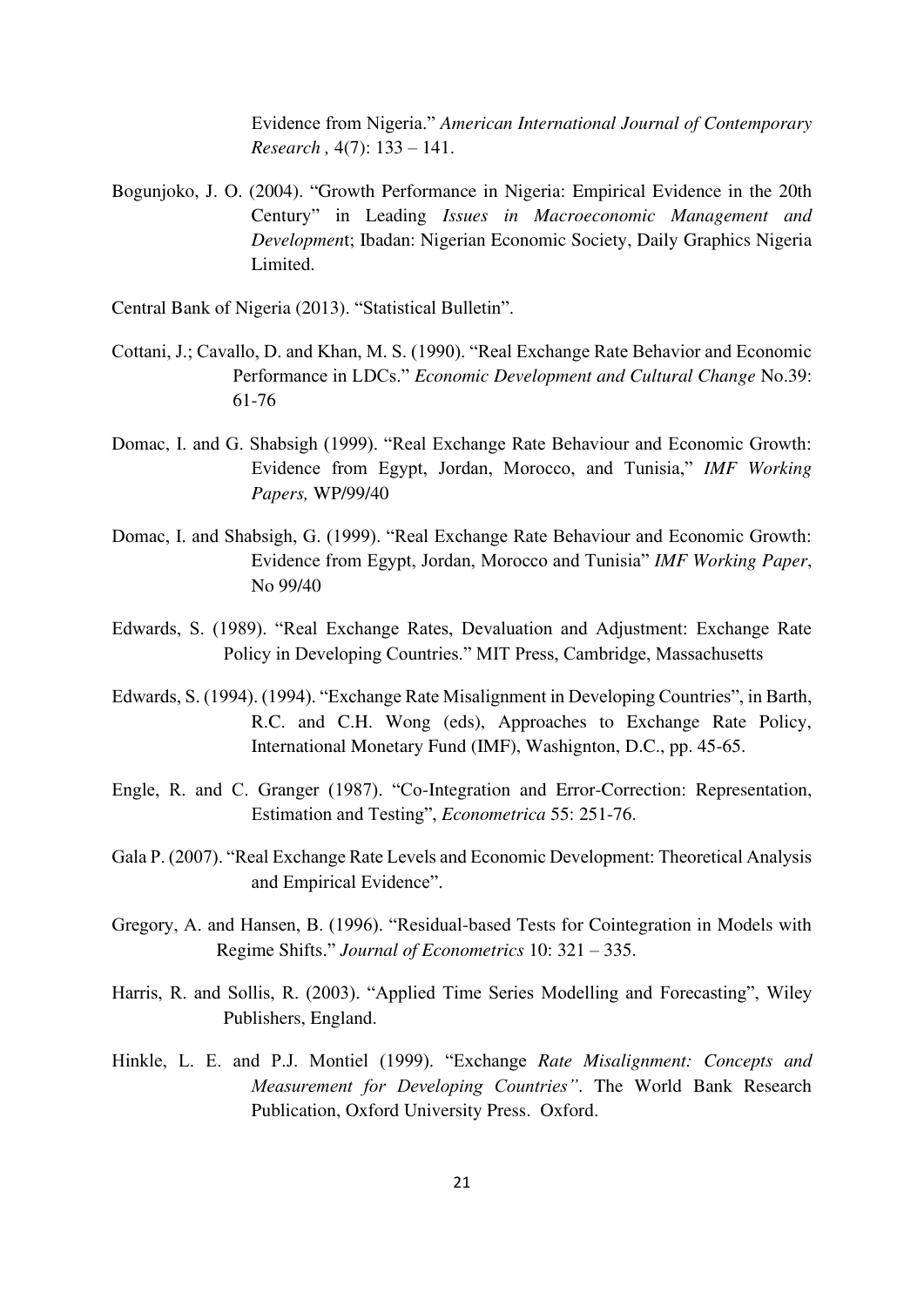Ikoba, J., Nyatepe-Coo, A. A., and Owoye, O. (1996). "The effects of Domestic Policies and External Factors on the Real Exchange Rate and Economic Performance in Sub-Saharan Africa". *American Economist*, Vol. 40.

International Monetary Fund (2014). "International Financial Statistics"

- Kemme, D. and Teng W. (2002). "Determinants of the Real Exchange Rate, Misalignment and Implications for Growth in Poland," *Economic Systems*, 24(2)
- Levine, R. and Renelt, D. (1992). "A Sensitivity Analysis of Cross Country Growth Regressions" *The American Economic Review*, 82(4): 942-963.
- Lim (2000). "Misalignment and Managed Exchange Rate: An Application to the Thai Baht", *IMF Working Paper* No.00/63,
- Mcpherson, M.F. (2000). "Exchange Rates and Economic Growth in Kenya" *African Economic Policy Discussion Paper*. No. 57.
- Montiel, P. (1997), "The Theory of the Long-Run Equilibrium Real Exchange Rate," Mimeo, *The World Bank*.
- Moosa, I. A. (2000). "Measuring Misalignment in Intra-Arab Exchange Rates," Paper Prepared for the ERF Annual Conference, Amman 2000.
- Naja, R. Y. W. (1998). "Exchange Rate Misalignment and Realignment," A Phd Thesis.
- Nnanna, O., Englama, A,and Odoko, F. (2004) "Finance Investment & Growth in Nigeria". A Central Bank of Nigeria Publication (CBN: Abuja).
- Nwude, E. C. (2012). "A Survey of Foreign Exchange Rate Determinants in Nigeria". *European Journal of Business and Management*. 4: 13.
- Obadan, M. I. (1994) "Real Exchange Rates in Nigeria: A Preliminary Study". NCEMA Monograph Series No. 6 (Ibadan: NCEMA).
- Obaseki, P. J. (1998). "The Purchasing Power Parity Measure of Naira's Equilibrium Exchange Rate", *CBN Economic and Financial Review*, 36(1)
- Ofair, R and Susan, M. C. (1997). "Real Exchange Rate Misalignment and Growth." *NBER Working Paper Series.* No. 6174.<http://www.ber.org/paper/w6174>
- Omerbegovic A. (2006). "Equilibrium Real Exchange Rate in Bosnia and Herzegovina" International Management Development Association (IMDA), Congress Proceedings. ISBN: 1-888624-05-1